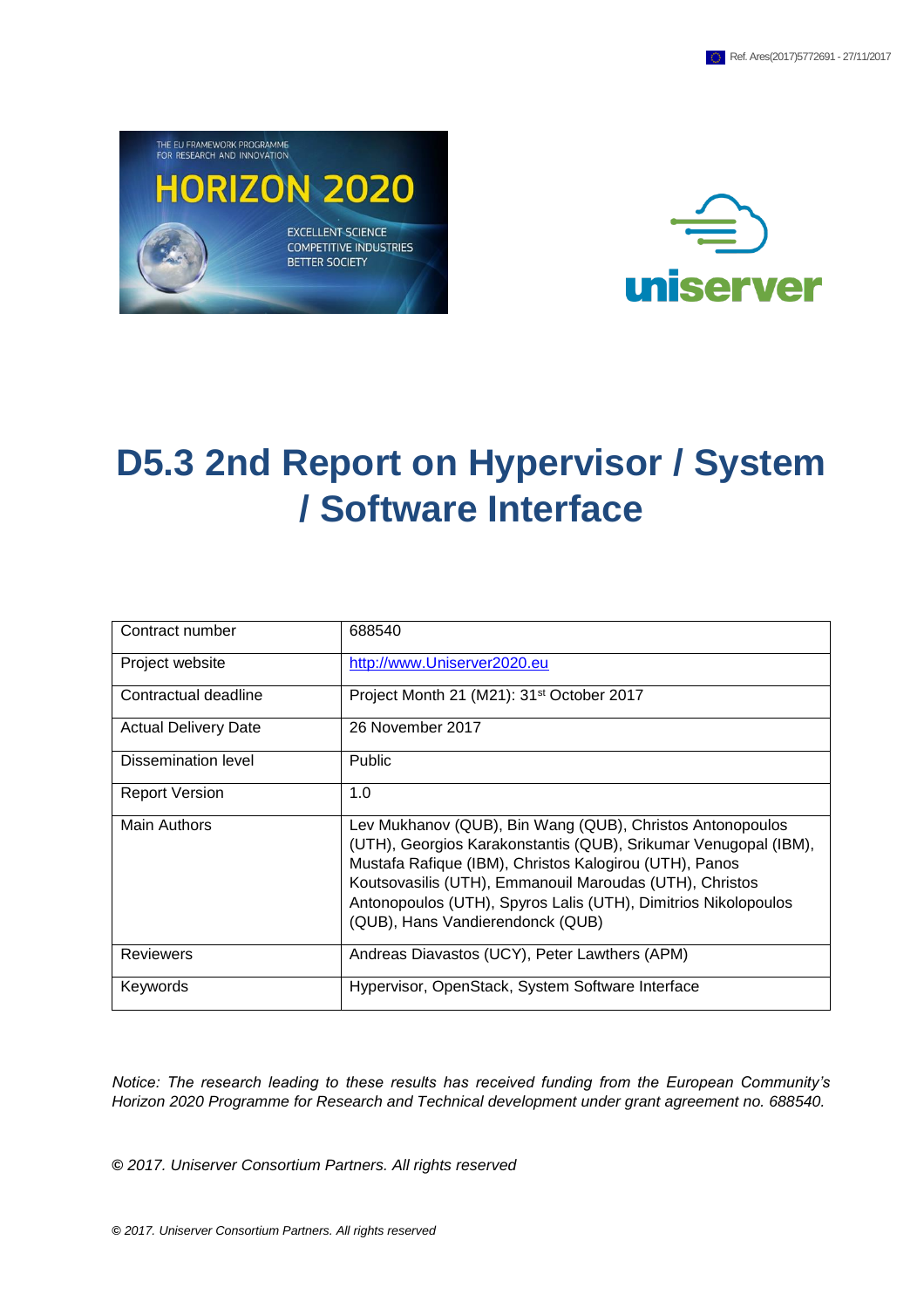#### **Disclaimer**

This deliverable has been prepared by the responsible Work Package of the Project in accordance with the Consortium Agreement and the Grant Agreement Nr 688540. It solely reflects the opinion of the parties to such agreements on a collective basis in the context of the project and to the extent foreseen in such agreements.

#### **Acknowledgements**

The work presented in this document has been conducted in the context of the EU Horizon 2020. Uniserver is a 36-month project that started on February  $1<sup>st</sup>$ , 2016 and is funded by the European Commission. The partners in the project are:

The Queen's University of Belfast (QUB) The University of Cyprus (UCY) The University of Athens (UoA) Applied Micro Circuits Corporation Deutschland Gmbh (APM) ARM Holdings UK (ARM) IBM Ireland Limited (IBM) University of Thessaly (UTH) WorldSensing (WSE) Meritorious Audit Limited (MER) Sparsity (SPA)

#### **More information**

Public Uniserver reports and other information pertaining to the project are available through the Uniserver public Web site under [http://www.Uniserver2020.eu](http://www.uniserver2020.eu/).

#### **Confidentiality Note**

This document may not be copied, reproduced, or modified in whole or in part for any purpose without written permission from the Uniserver Consortium. In addition to such written permission to copy, reproduce, or modify this document in whole or part, an acknowledgement of the authors of the document and all applicable portions of the copyright notice must be clearly referenced.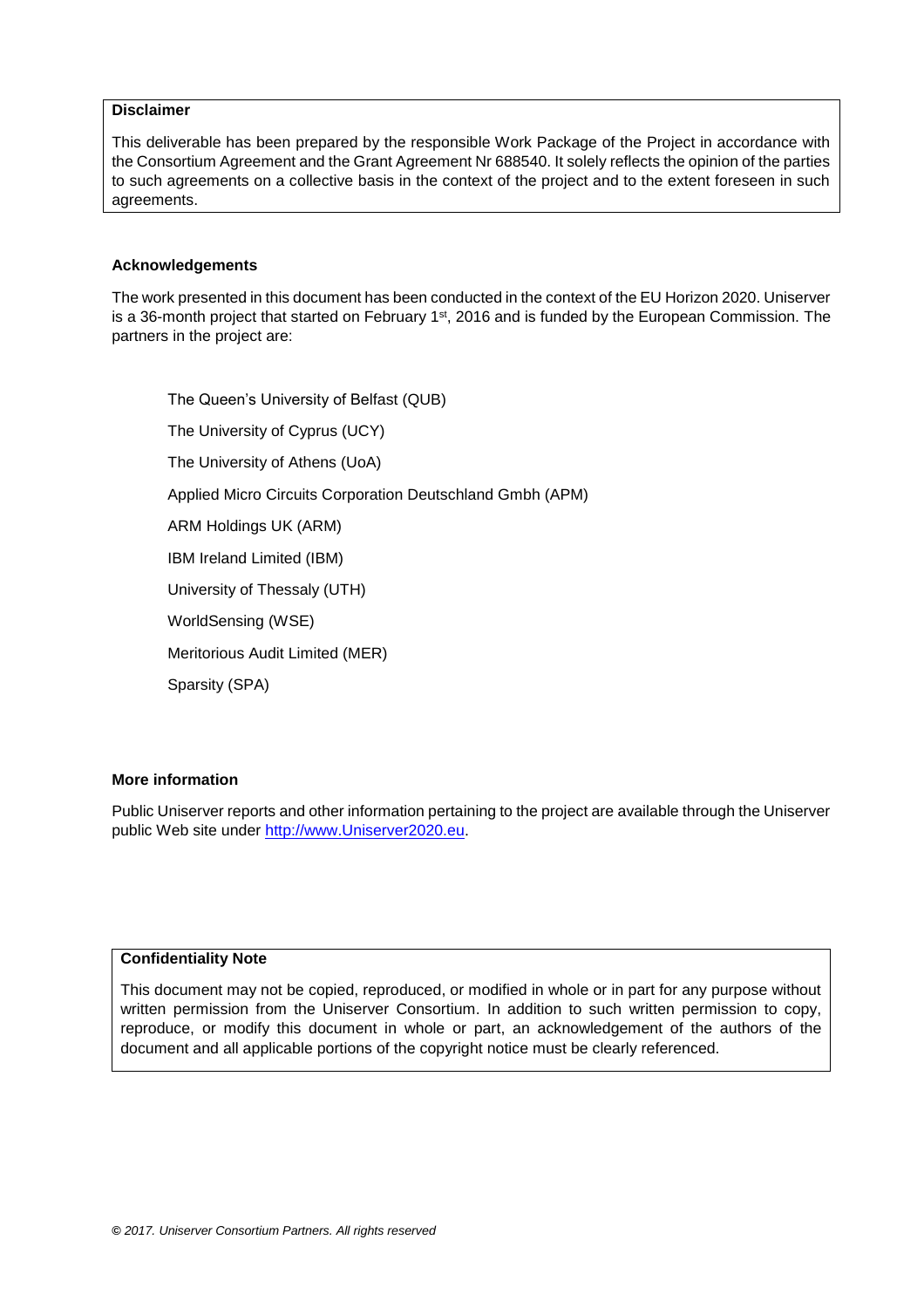#### **Change Log**

| <b>Version</b> | Description of change                                                                         |
|----------------|-----------------------------------------------------------------------------------------------|
| 1.0            | Final version prepared with all inputs and review comments addressed for submission<br>to EU. |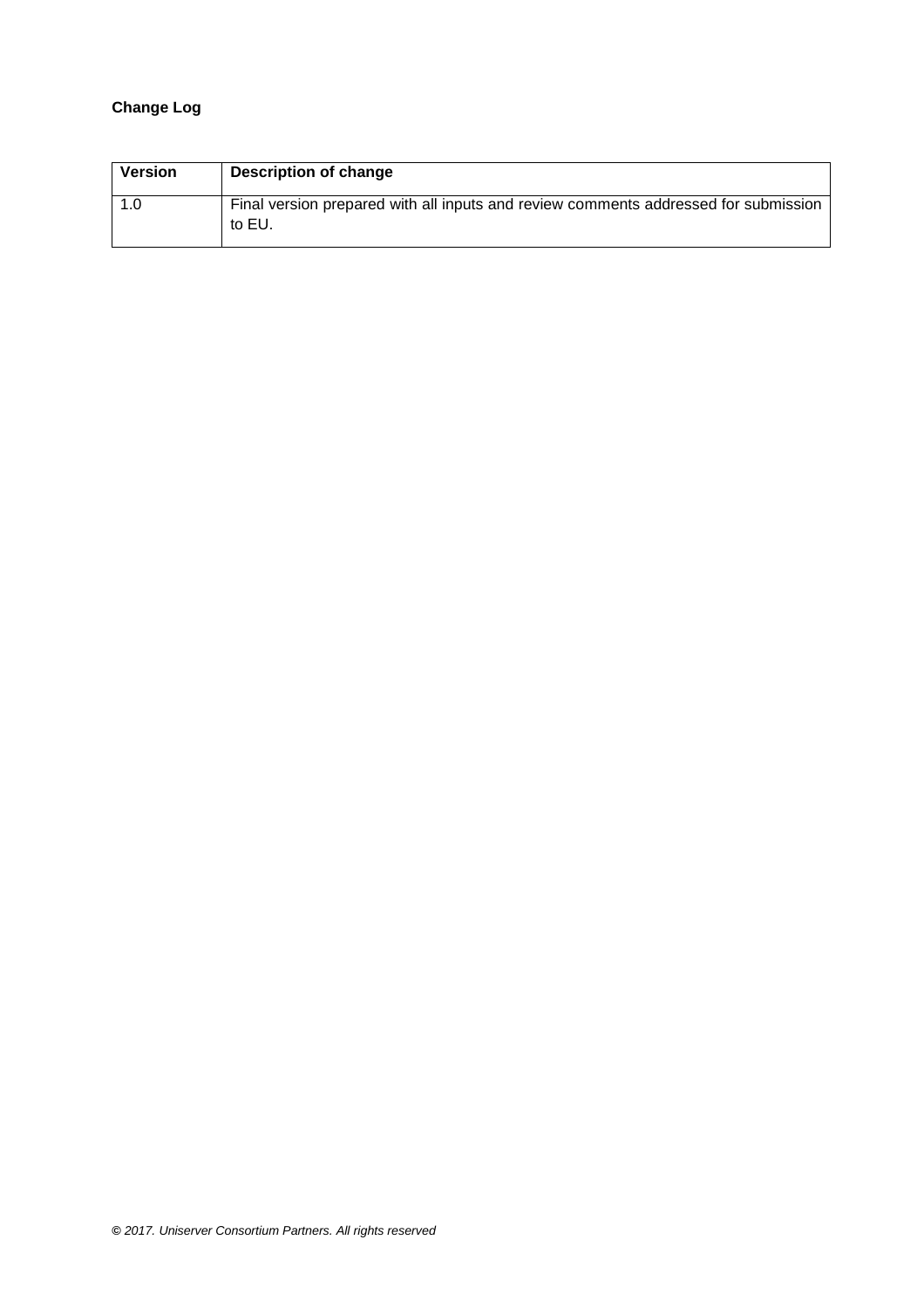## **Table of Contents**

| 1. |            |                                                                |  |
|----|------------|----------------------------------------------------------------|--|
|    | 1.1.       |                                                                |  |
|    | 1.2.       |                                                                |  |
| 2. |            | SYSTEM SOFTWARE INTERFACE BETWEEN HYPERVISOR AND OPENSTACK  12 |  |
|    | 2.1.       |                                                                |  |
|    | 2.2.       |                                                                |  |
|    | 2.2.1.     |                                                                |  |
|    | 2.2.2.     |                                                                |  |
|    | 2.2.3.     |                                                                |  |
|    | 2.2.4.     |                                                                |  |
|    | 2.2.5.     |                                                                |  |
|    | 2.2.6.     |                                                                |  |
|    | 2.2.7.     |                                                                |  |
|    | 2.2.8.     |                                                                |  |
|    | 2.2.9.     |                                                                |  |
|    | 2.2.10.    |                                                                |  |
|    | $2.2.11$ . |                                                                |  |
|    | 2.2.12.    |                                                                |  |
|    | 2.2.13.    |                                                                |  |
| 3. |            | SYSTEM SOFTWARE INTERFACE BETWEEN HYPERVISOR AND HEALTHLOG  18 |  |
|    | 3.1.       |                                                                |  |
|    | 3.2.       |                                                                |  |
|    | 3.3.       |                                                                |  |
|    |            |                                                                |  |
|    | 4.1.       |                                                                |  |
|    | 4.2.       |                                                                |  |
|    | 4.3.       |                                                                |  |
| 5. |            |                                                                |  |
| 6. |            |                                                                |  |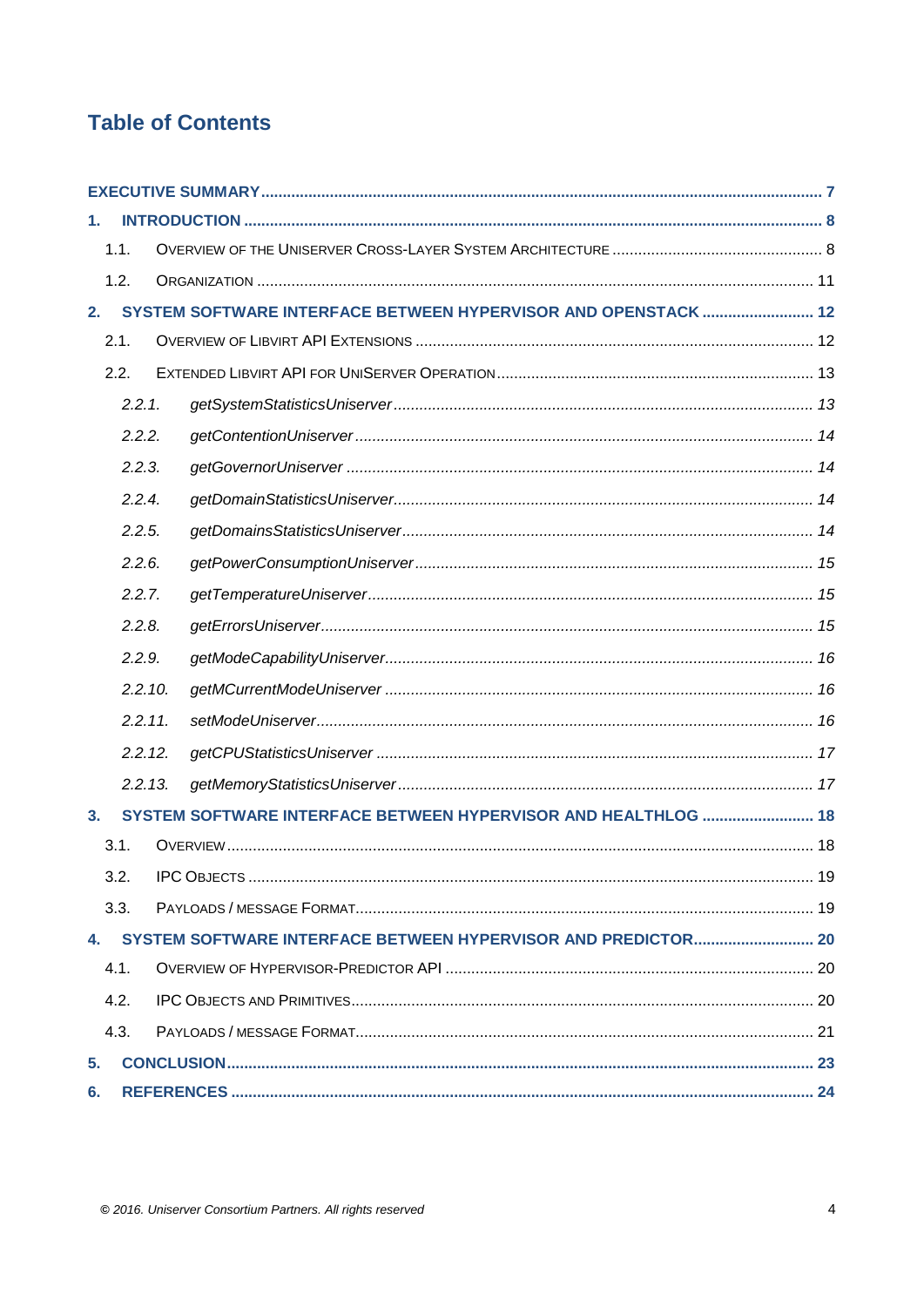

## **Index of Figures**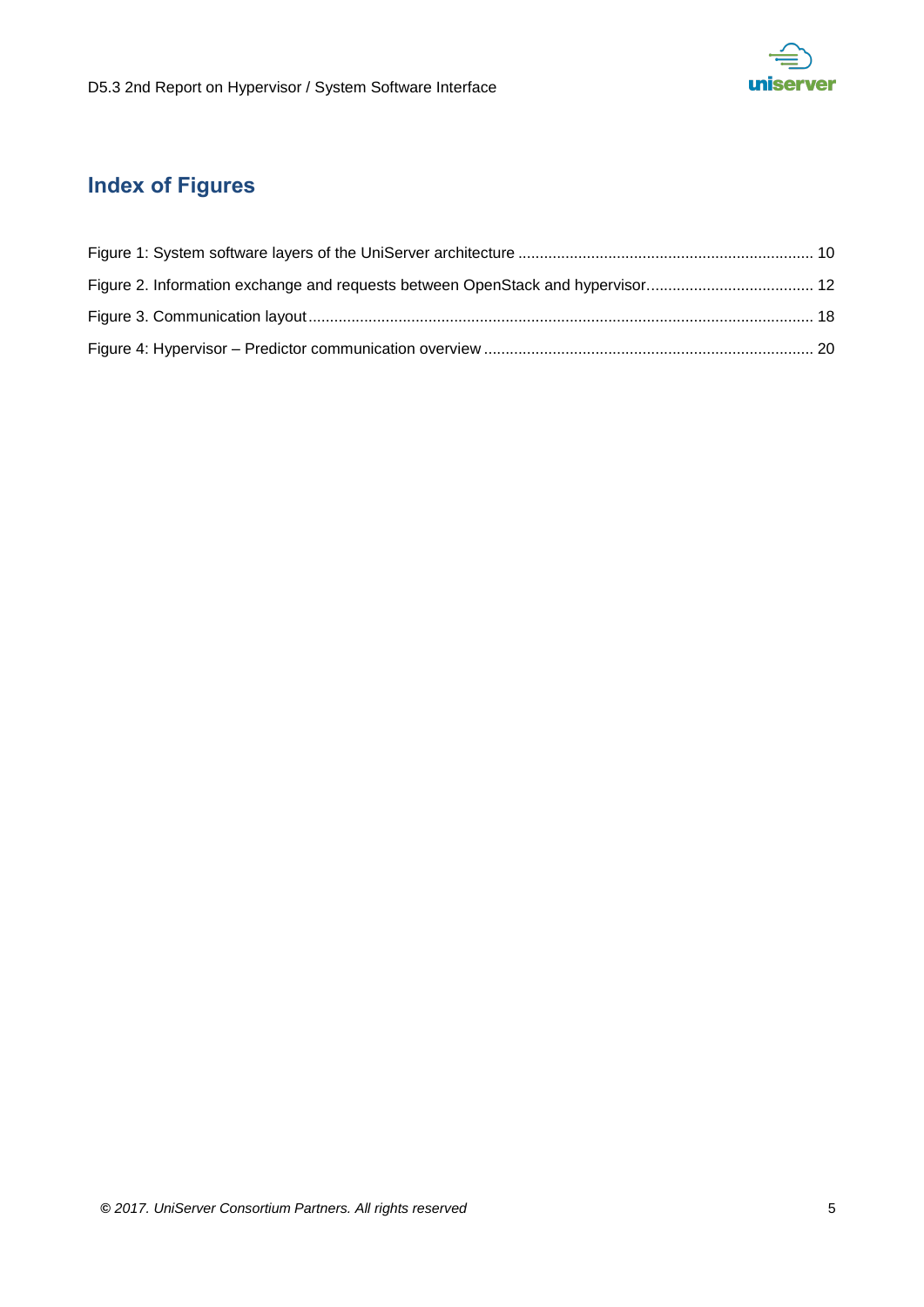

## **Index of Tables**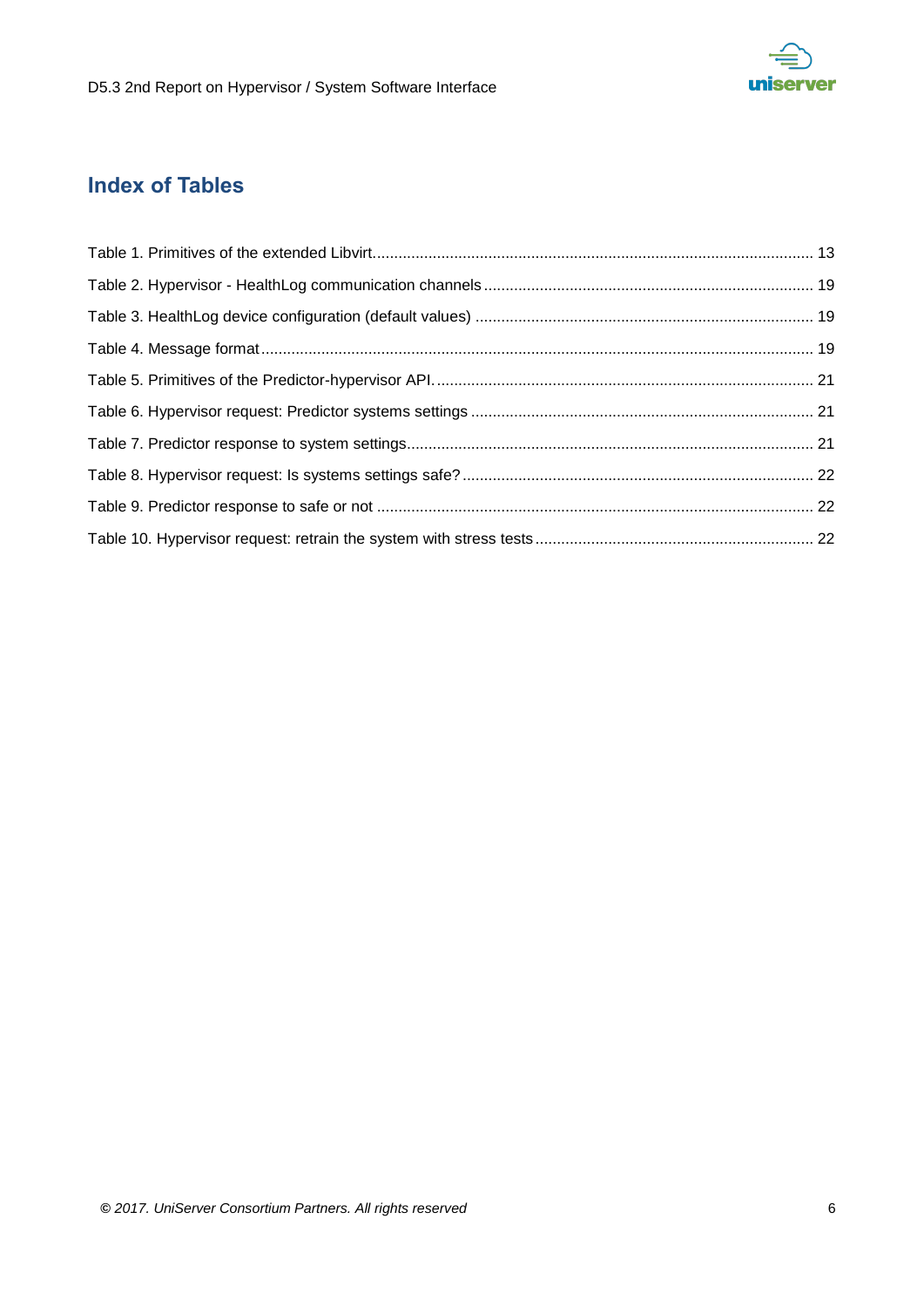

## <span id="page-6-0"></span>**Executive Summary**

This document describes the system software API (Application Programming Interface) developed in Task 5.3 within the Work Package 5 (WP5) of the UniServer Project Description of Action (DoA). This is in fulfilment of the Deliverable D5.3.

The UniServer project attempts to reduce hardware safety margins by utilizing representative stress cases, constant hardware monitoring and predictive mechanisms within commercial servers. To enable this, all software layers should monitor the state of the underlying hardware components, communicate relevant information and coordinate their activities for optimizing energy efficiency while not compromising system availability. This implies that interfaces should be introduced to integrate all software layers, including the hypervisor, OpenStack and all other low level UniServer software modules (i.e. HealthLog, StressLog and Predictor).

In the deliverable D5.1, we defined the preliminary system software interface across different layers and the target of this deliverable is to enhance the introduced interfaces after the development of the underlying hardware monitoring modules (HealthLog, StressLog and Predictor) in WP4 and the enhancement of the hypervisor and OpenStack layers in WP5 and WP6, respectively. In particular, D5.3 presents the enhanced system software interfaces across all involved layers, focusing on the information flow between the hypervisor, which is a central component within each UniServer node with OpenStack and the hardware monitoring and prediction modules.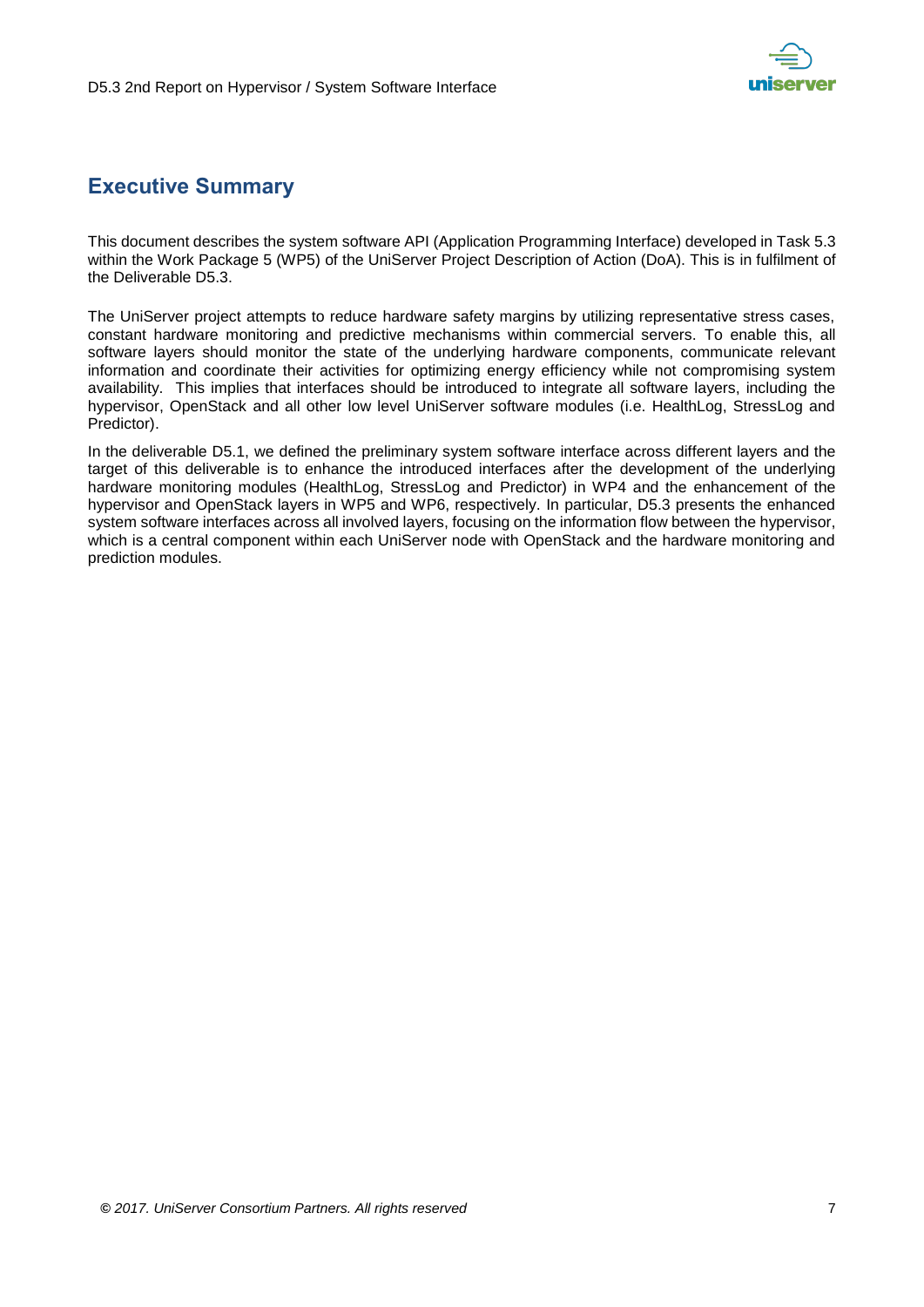

## <span id="page-7-0"></span>**1. Introduction**

As we discussed in previous deliverables, the UniServer platform must be equipped with a complete software stack to efficiently manage the compute and storage resources of datacenters by offering easy installation, migration and replication of tasks, either at the node or server-rack level [1] in divergent use cases. At the hypervisor / OS layer, KVM [2] lends itself to the developed framework as KVM has numerous benefits provided by virtualization such as easier installation, replication, migration of tasks. At the upper layer, the OpenStack [3] framework is deployed for scheduling VM workloads.

Besides the hypervisor and OpenStack, UniServer introduces low level software modules for monitoring the hardware behavior under a wider range of Voltage / Frequency / Refresh rate (VFR) operating points through direct access to the underlying firmware and error detection hooks [4].

As we discussed in the deliverables of WP4, such modules include Health and Stress Daemons along with the Predictor. Such hardware monitoring add-on modules are essential within the UniServer ecosystem since they enhance the default stack with error monitoring capabilities that were not available before [4]. As a result, the system software needs to be enhanced with new mechanisms to effectively consume the collected lowlevel information on the hardware components to control and minimize the effects of potential faults. At the same time, the system software should minimize any overhead in order to not outweigh the benefits of operating at extended points. In the whole UniServer system, the workload variation of environmental conditions, chip aging etc. will dynamically determine the operating points to achieve energy efficiency very fast and reliably [5]. In this deliverable (D5.3), we present the enhanced system interfaces with functions that allow the communication of the collected information from the low-level software modules up to OpenStack.

In D5.1, we introduced the main components of the UniServer system, such as OpenStack, Libvirt, HealthLog, StressLog, the hypervisor, Predictor, collected metrics and general-purpose interfaces, while in this report, we focus specifically on the API for communication between OpenStack and Libvirt / hypervisor which allows us to operate processor and DRAM at the extended margins to gain power savings. Particularly, we introduce a set of reliability levels for processor and memory that enables OpenStack to control the operation point of the node and to obtain feedback on its performance. We also discuss the API to communicate with the hypervisor, HealthLog and Predictor.

#### <span id="page-7-1"></span>**1.1. Overview of the UniServer Cross-Layer System Architecture**

[Figure 1](#page-9-0) shows the overall software system stack of the UniServer framework, which includes OpenStack, Libvirt, HealthLog, StressLog, hypervisor and Predictor. Openstack is a widely used open source middleware for cloud setups that pairs well with the popular enterprise and open source technologies. Our extended version of OpenStack includes support for monitoring VMs and determining their dynamically changing characteristics and virtual resource utilization at a finer granularity than the existing state-of-the-art. In particular, the Ceilometer component of OpenStack gathers various data about the health and performance of the underlying physical and virtual resources in the datacenter with the help of Hypervisor that gathers the requested information through the StressLog and HealthLog daemons.

OpenStack Nova has the responsibility to manage the resources of the physical hosts, to map and deploy incoming VMs to available nodes, and to maintain the 'good health' of all running VMs. In the context of UniServer, Nova is extended to configure nodes using more power-efficient voltage-frequency settings. This could involve running a node at the extended margins which could lead to increased probability of faults affecting the applications running inside the VMs. Therefore, the VM scheduler within Nova has been extended to consider the sensitivity of applications to system errors before mapping VMs to nodes running in different configurations as specified in D6.2.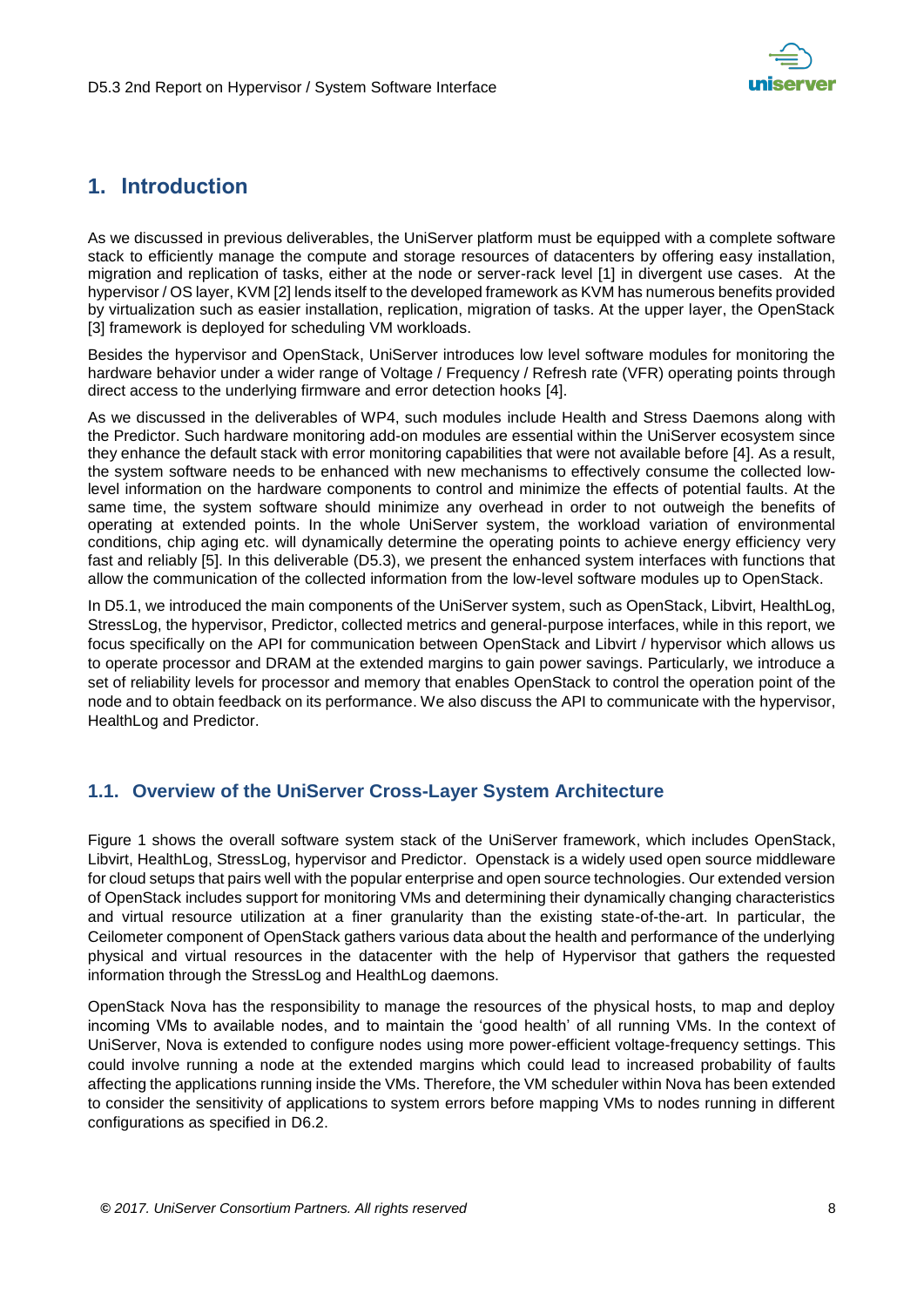

We use Libvirt to bridge the gap between OpenStack and Hypervisor, which is a hypervisor-independent virtualization API. Libvirt is used to run VMs and transfers all information required by OpenStack from hypervisor. We extend this library with interfaces used to control a reliability level and collect reliability-related information, such as the number of ECC errors reported by hardware, for each node.

The next layer in our architecture is the hypervisor which manages a node and interact with all system software and hardware layers within the node. It is responsible for creating an appropriate execution environment for Virtual Machines (VMs) by manipulating the power/performance/reliability tradeoffs in an educated and safe manner. Specifically, it sets the system at a just-right configuration, which reduces the power footprint of each node by eliminating unnecessary hardware guard-bands, without introducing negative effects on the services running within the VMs. UniServer follows a hypervisor-based approach based on QEMU / KVM ported to the ARM64 architecture, to leverage all benefits of virtualization, such as easier deployment, administration, replication and migration, which are necessary for the targeted datacenters at the Edge of Cloud.

To enable reliability facilities for hardware operated at the marginal operating hardware settings, hypervisor interacts with HealthLog and Predictor.

Operating outside the nominal hardware settings may introduce transient hardware errors during the system's lifetime. We have extended the error reporting capabilities of existing mechanisms with system configuration values, sensor readings and performance counters. We call this mechanism the HealthLog monitor that records runtime system metrics in the form of an information vector, stored in a system logfile. The HealthLog monitor interacts and exchanges information with higher system layers (e.g. Predictor and hypervisor). The HealthLog monitor provides two types of services: (a) Event-driven services, where it will collect information based on event occurrences in the system (e.g. errors) and (b) On-demand services, where the monitor will respond to requests from higher layers for specific information.

The StressLog monitor is spawned either periodically during a machine lifetime or is triggered by higher system layers (Predictor) in the case of anomalous machine behaviour. In this case, the machine being tested will be taken offline and as soon as the monitor receives the input stress target parameters from the higher system layers, it will initiate the stress test scenarios. The StressLog monitor also includes a workload suite, consisting of different benchmarks and kernels that either represent real-life applications or are hand-coded to stress specific components of the system. During a stress test, the HealthLog monitor executes in parallel to record system events (errors, system values, sensors and performance counters). The StressLog monitor takes the output of HealthLog and wraps all information into a vector to be passed to the higher layers.

Predictor is a software that utilizes online data and offline characterization data to predict the probability of failure for non-nominal voltage frequency states and DRAM refresh rates. Particularly, given availability constrains and desired number of cores and operating frequencies; predictor estimates most energy efficient voltages and DRAM refresh states that don't violate the given constraints set by OpenStack. In the UniServer framework, Predictor communicates with HealthLog to monitor a node collecting all metrics discussed in D5.1 and StressLog to run the stress-testing when it is required.

At the bottom level of our architecture there is a Hardware Exposure Interface (HEI) module which provides access to the APM firmware through I2C bus. The firmware exposes a set of hardware sensors and registers that allow software to closely monitor and control the processor. The HEI module provides a demand notification mechanism whereby software can register for a series of events that will be triggered when certain conditions are met. For example, HealthLog can invoke Low Level Handler (Deliverable D4.5) to get the logs when the specified event occurs.

Note that such a system stack can be deployed at classical centralized on the Cloud as well as new emerging de-centralized datacenters at the Edge of the Internet. The same software stack without the OpenStack could also be deployed on small datacenters where there is no need for specialized resource management modules as well as on individual nodes. The interfaces introduced in this deliverable will be used for any possible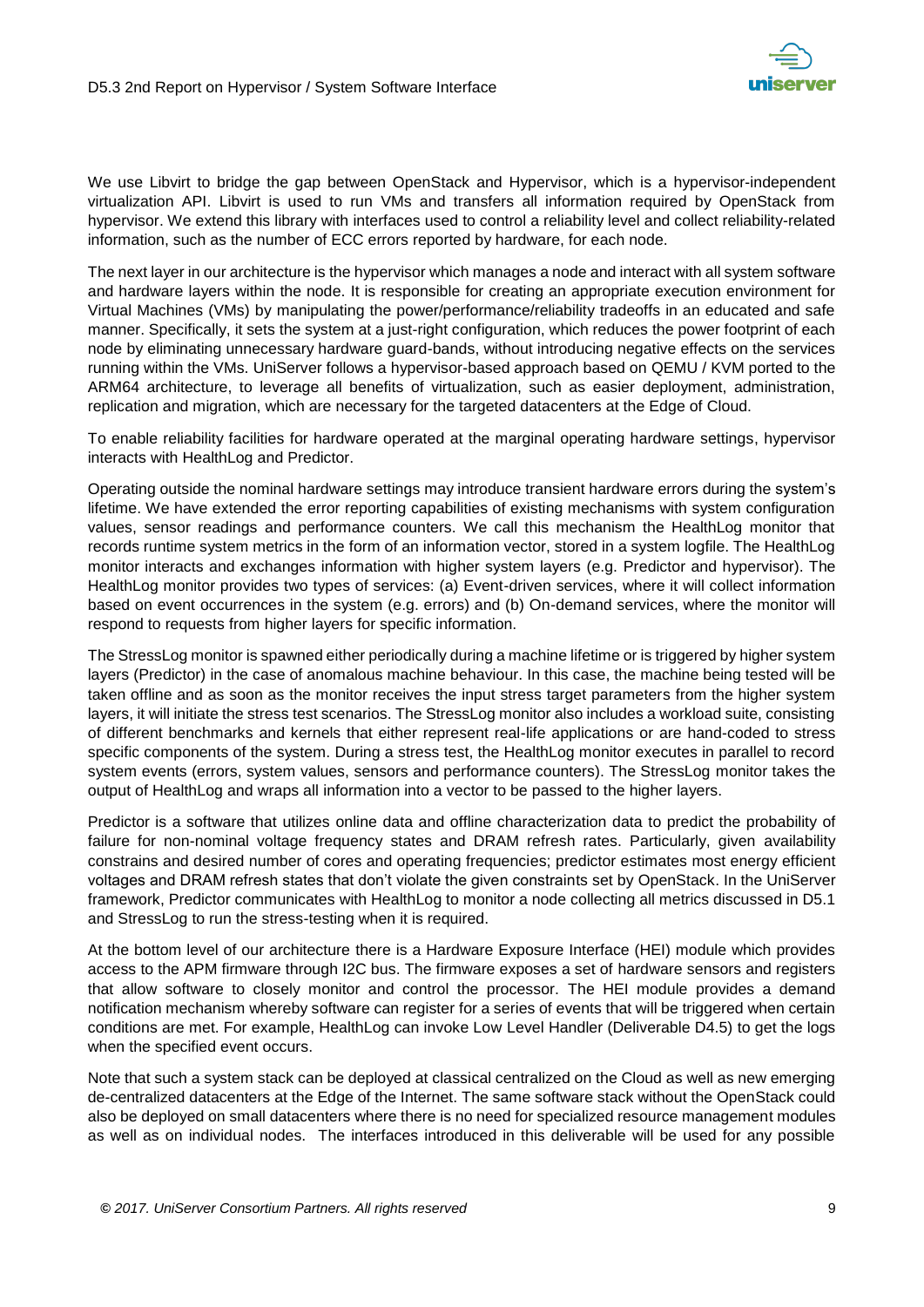

deployment within the centralized and de-centralized datacenters as well as bare-metal deployments on individual nodes.



<span id="page-9-0"></span>**Figure 1: System software layers of the UniServer architecture**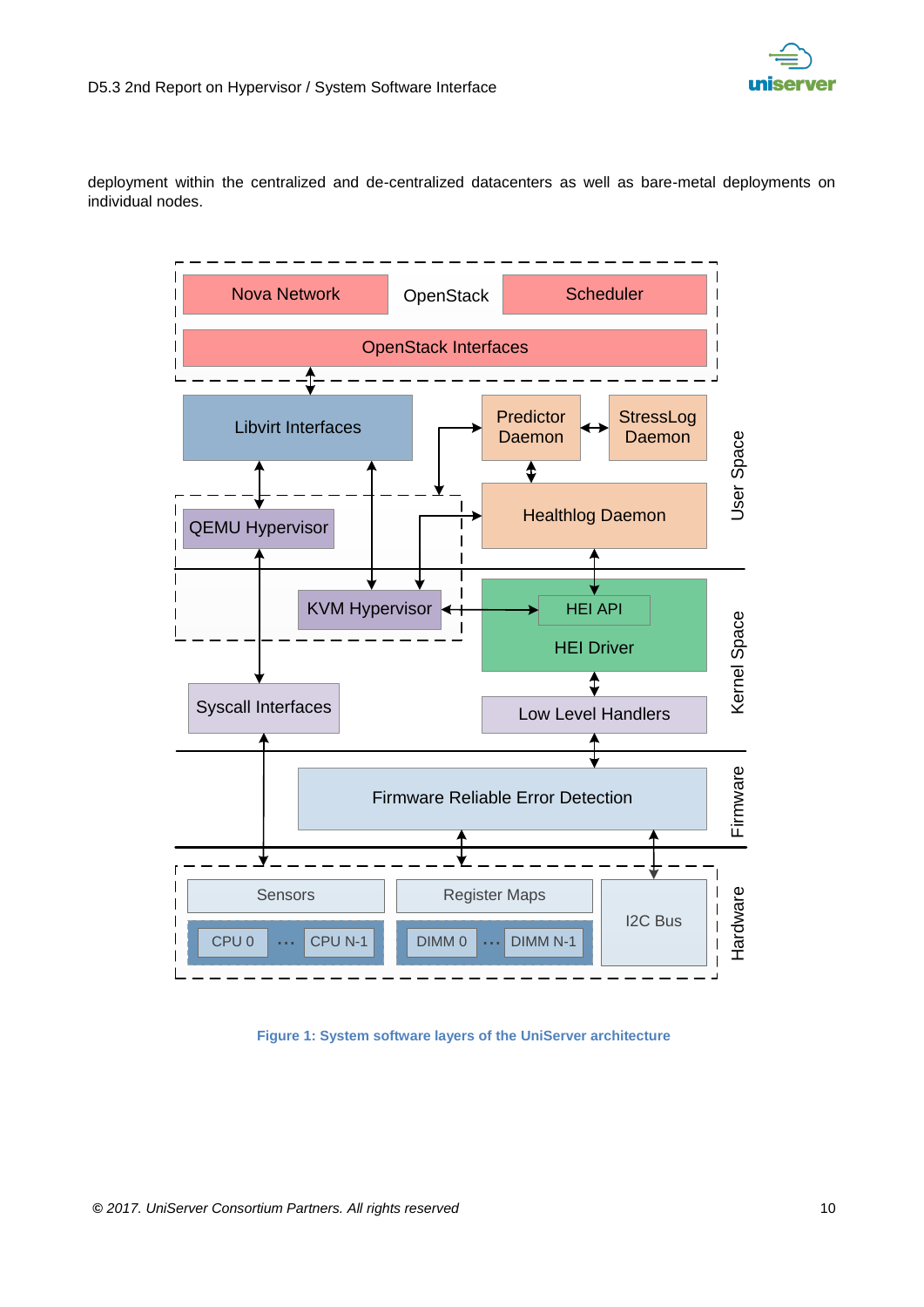

### <span id="page-10-0"></span>**1.2. Organization**

In Section 2, we define and extend the interface between Libvirt, OpenStack, and the QEMU / KVM hypervisor that is the target of this deliverable. In Section 3, hypervisor and system software interfaces are defined to deliver HealthLog information. Finally, in Section 4, we define interfaces between the Predictor and the hypervisor.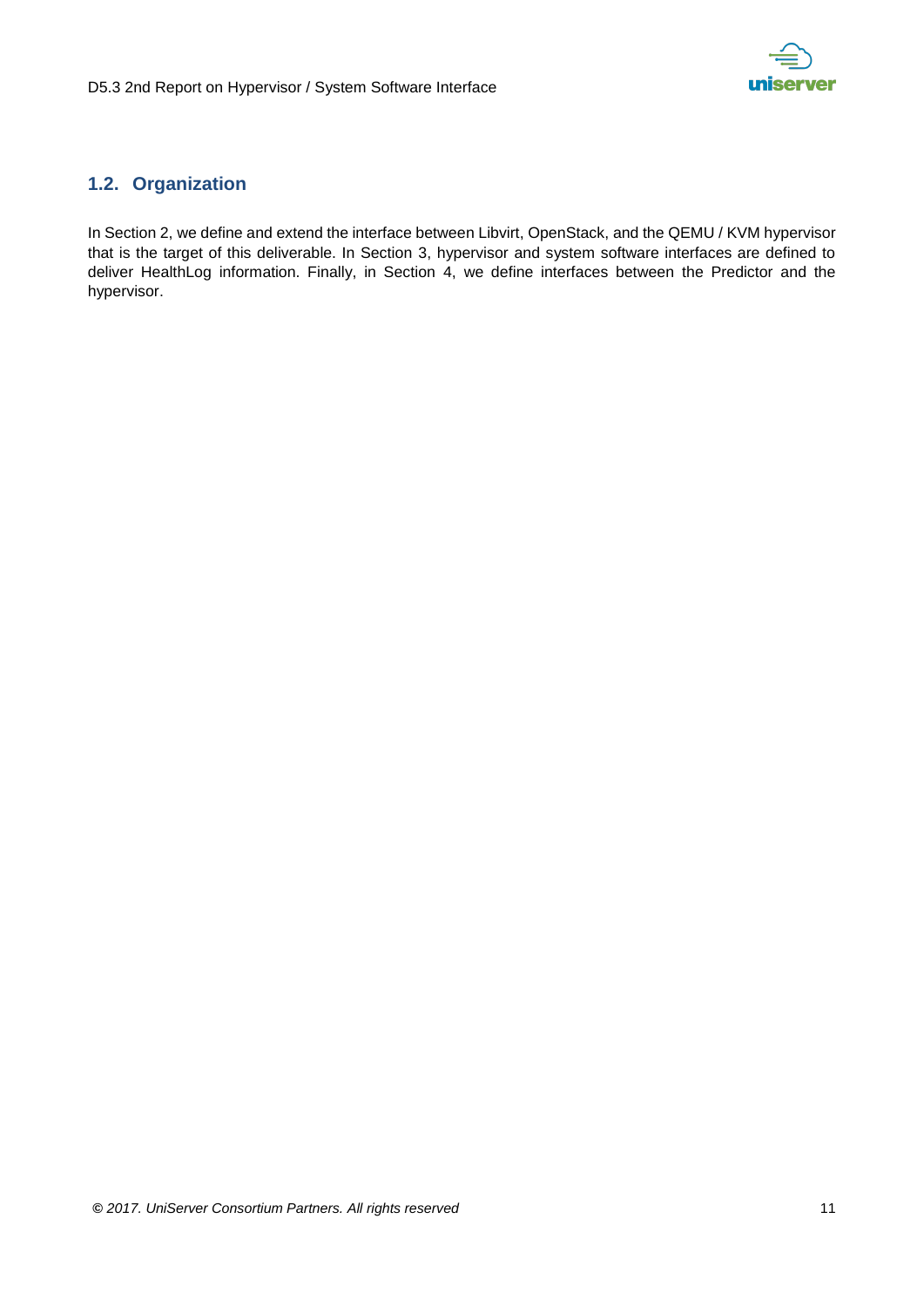

## <span id="page-11-0"></span>**2. System Software Interface between Hypervisor and OpenStack**

In this section, we present extensions of Libvirt made to enable communication between hypervisor and OpenStack.

#### <span id="page-11-1"></span>**2.1. Overview of Libvirt API Extensions**

Libvirt is a hypervisor-independent virtualization API [6] and toolkit used to leverage the virtualization capabilities for a range of different operating systems. Libvirt already supports numerous configuration options, and manages virtual machines as well as VM storage and network. It supports different virtualization hypervisors, among them the KVM/QEMU, and it offers bindings in several different languages, such as Python. OpenStack is responsible for an efficient allocation of VMs in a clustered deployment. In order to achieve this, it requires information from the nodes [7]. To this end, we have extended Libvirt in order to propagate information such as resource availability (CPU, RAM) of the node to OpenStack, as well as the resources that are allocated for the VMs in a node.

In the context of Uniserver, we are able to operate processor and DRAM at the extended margins. We have modified Libvirt so that OpenStack can request the node to operate at these margins. Also, OpenStack can retrieve information related to operation of the node, such as power consumption, temperature and any errors that occur, and use it to take better high-level resource management decisions in the future. [Figure 2](#page-11-2) gives a high-level view of the interaction process between OpenStack and hypervisor through Libvirt.



**Figure 2. Information exchange and requests between OpenStack and hypervisor.**

<span id="page-11-2"></span>OpenStack is typically responsible for managing a very large number of nodes, and cannot deal with low-level resource management decisions at the level of individual cores, PMDs and DIMMs [8]. To allow for a highlevel management of nodes that can scale for a large number of nodes, we let OpenStack configure an entire node at a coarse granularity. More specifically, it can set the node to operate at either nominal or extended margins, referred to as *nominal mode* and *extended margins mode*, respectively. The latter mode allows the node to be more energy-efficient but also increases the probability of having errors or crashes. If desired, the operating mode can be set separately for CPU and DRAM. Also, to allow for even greater flexibility, the mode can be set per VM that runs on the node. While this may not be practically useful for very large installations with a very large number of nodes that run numerous different VMs, it could be exploited in smaller or standalone installations where the number of VMs could be smaller and the high-level resource management entity could maintain workload-specific profiles and set the mode accordingly at VM (or VM bundle) granularity.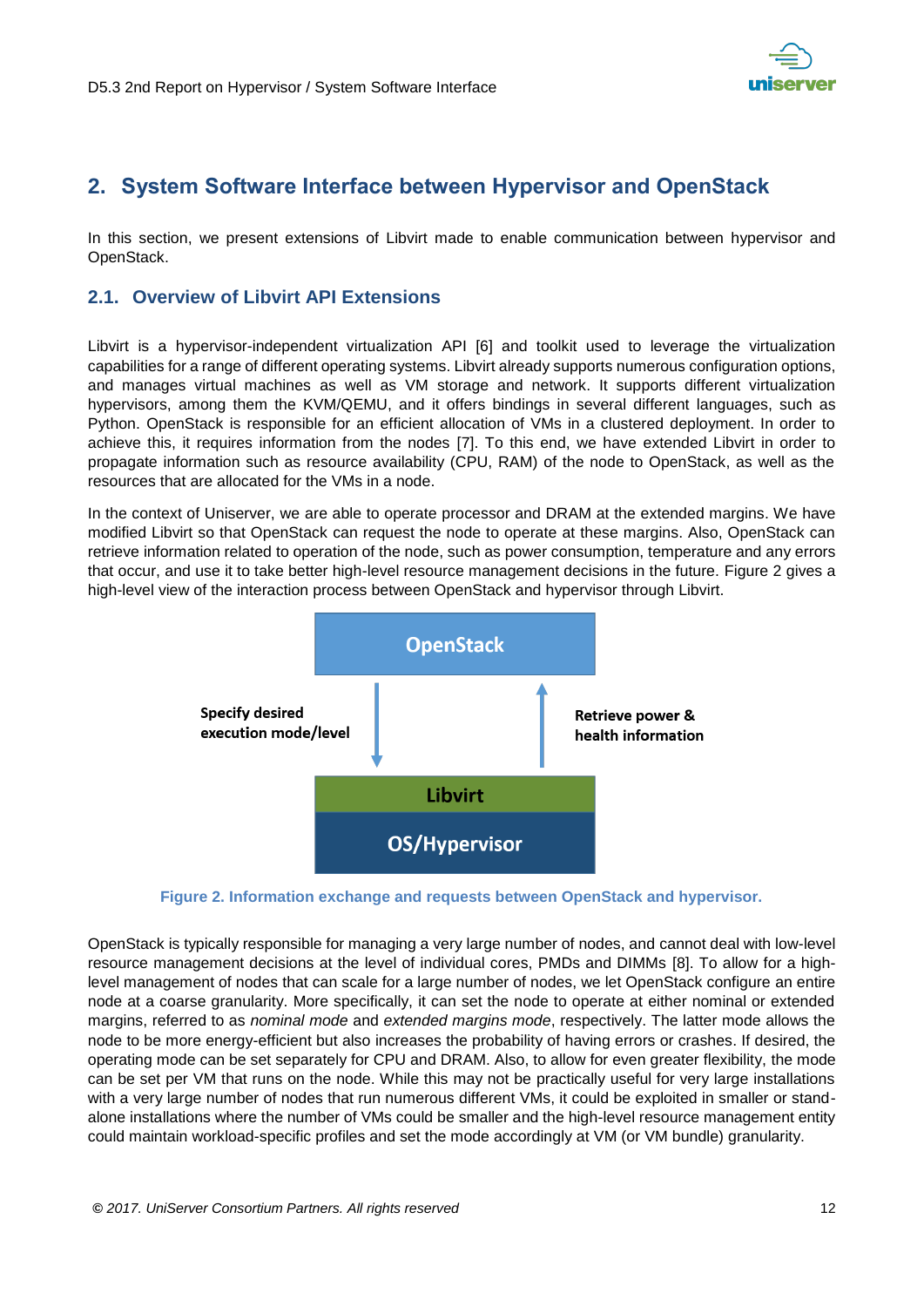### <span id="page-12-0"></span>**2.2. Extended Libvirt API for UniServer Operation**

[Table 1](#page-12-2) summarizes new primitives that constitute the extended Libvirt for UniServer operation.

#### **Table 1. Primitives of the extended Libvirt.**

<span id="page-12-2"></span>

| <b>Primitive</b>              | <b>Brief Description</b>                                                               |
|-------------------------------|----------------------------------------------------------------------------------------|
| getSystemStatisticsUniserver  | Returns system information of a node.                                                  |
| getContentionUniserver        | Returns the contention of CPU and RAM of a node.                                       |
| getGovernorUniserver          | Returns the governor.                                                                  |
| getDomainStatisticsUniserver  | Returns information for a specific domain.                                             |
| getDomainsStatisticsUniserver | Returns information for all the domains of a node.                                     |
| getPowerConsumptionUniserver  | Returns the power consumption of a node.                                               |
| getTemperatureUniserver       | Returns the temperature of a node.                                                     |
| getErrorsUniserver            | Returns the errors that have occurred at the node.                                     |
| getModeCapabilityUniserver    | Returns the capability of a node to operate its CPU and/or RAM at<br>extended margins. |
| getCurrentModeUniserver       | Returns the current mode for the CPU and/or RAM.                                       |
| setModeUniserver              | Requests for a mode for the CPU and/or RAM.                                            |
| getCPUStatisticsUniserver     | Returns CPU information of a node.                                                     |
| getMemoryStatisticsUniserver  | Returns memory information of a node.                                                  |

Below, we describe each primitive in more detail.

#### <span id="page-12-1"></span>*2.2.1. getSystemStatisticsUniserver*

| virConnect::getSystemStatisticsUniserver(self) |                                                               |  |
|------------------------------------------------|---------------------------------------------------------------|--|
| no input parameter                             |                                                               |  |
| return value                                   | Dictionary – System information of the node.                  |  |
|                                                | output:<br>system metric: [time spent (msec), time spent (%)] |  |

*getSystemStatisticsUniserver* is used to obtain information about the system. It returns a dictionary of the wait time (msec, %), the idle time (msec, %), the system time (msec, %) and the CPU time running at maximum utilization (msec.). If it fails, *None* is returned.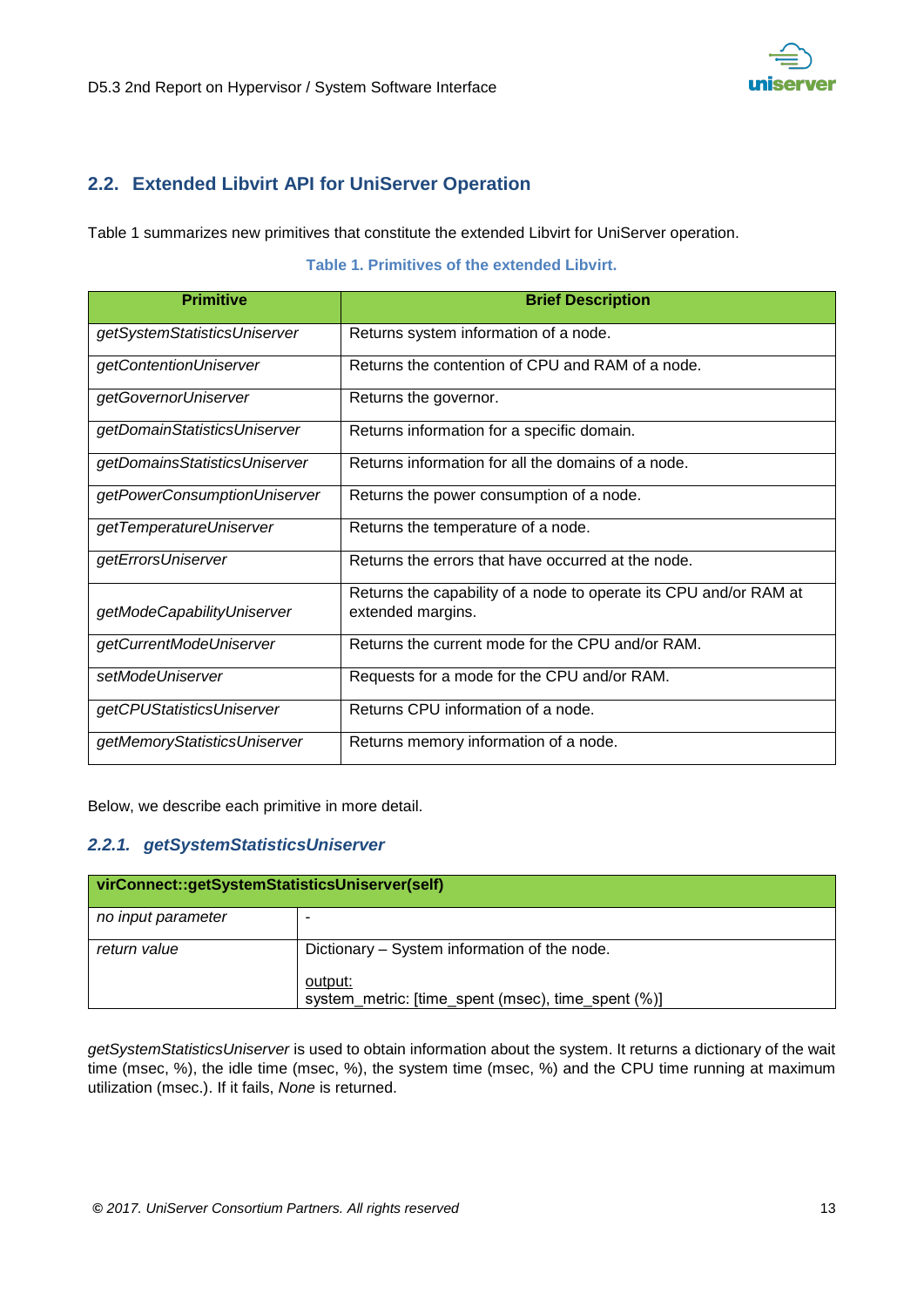

#### <span id="page-13-0"></span>*2.2.2. getContentionUniserver*

| virConnect::getContentionUniserver(self) |                                                                                                         |  |
|------------------------------------------|---------------------------------------------------------------------------------------------------------|--|
| no input parameter                       |                                                                                                         |  |
| return value                             | Dictionary – Information about the contention of CPU and RAM of the node.                               |  |
|                                          | output:<br>contention_RAM: [percentage (%), size (KB)]<br>contention_CPU: [percentage (%), time (msec)] |  |

*getContentionUniserver* is used to obtain information about the system contention. It returns a dictionary of the contention of the memory (% and KB) and the contention of the CPU (% and msec). If it fails, *None* is returned.

#### <span id="page-13-1"></span>*2.2.3. getGovernorUniserver*

| virConnect::getGovernorUniserver(self) |                                                                        |  |
|----------------------------------------|------------------------------------------------------------------------|--|
| no input parameter                     |                                                                        |  |
| return value                           | Dictionary – The governor of the node.<br>output:<br>coreX: [governor] |  |

*getGovernorUniserver* returns a dictionary of the governor of the processors of a node. If it fails, *None* is returned.

#### <span id="page-13-2"></span>*2.2.4. getDomainStatisticsUniserver*

| virDomain::getDomainStatisticsUniserver(self) |                                                                                                              |  |
|-----------------------------------------------|--------------------------------------------------------------------------------------------------------------|--|
| no input parameter                            |                                                                                                              |  |
| return value                                  | Dictionary – Information for a specific domain.                                                              |  |
|                                               | output:<br>domain_name: [memory_usage (KB), memory_usage (%),<br>interruption time (msec), wait time (msec)] |  |

*getDomainStatisticsUniserver* returns a dictionary of the memory usage (% and KB), the VM interruption time to run system services for the domain or other domains (msec) and the wait time in swapping (msec). If it fails, *None* is returned.

#### <span id="page-13-3"></span>*2.2.5. getDomainsStatisticsUniserver*

| virConnect::getDomainsStatisticsUniserver(self) |                                                         |  |
|-------------------------------------------------|---------------------------------------------------------|--|
| no input parameter                              |                                                         |  |
| return value                                    | Dictionary – Information for all the domains in a node. |  |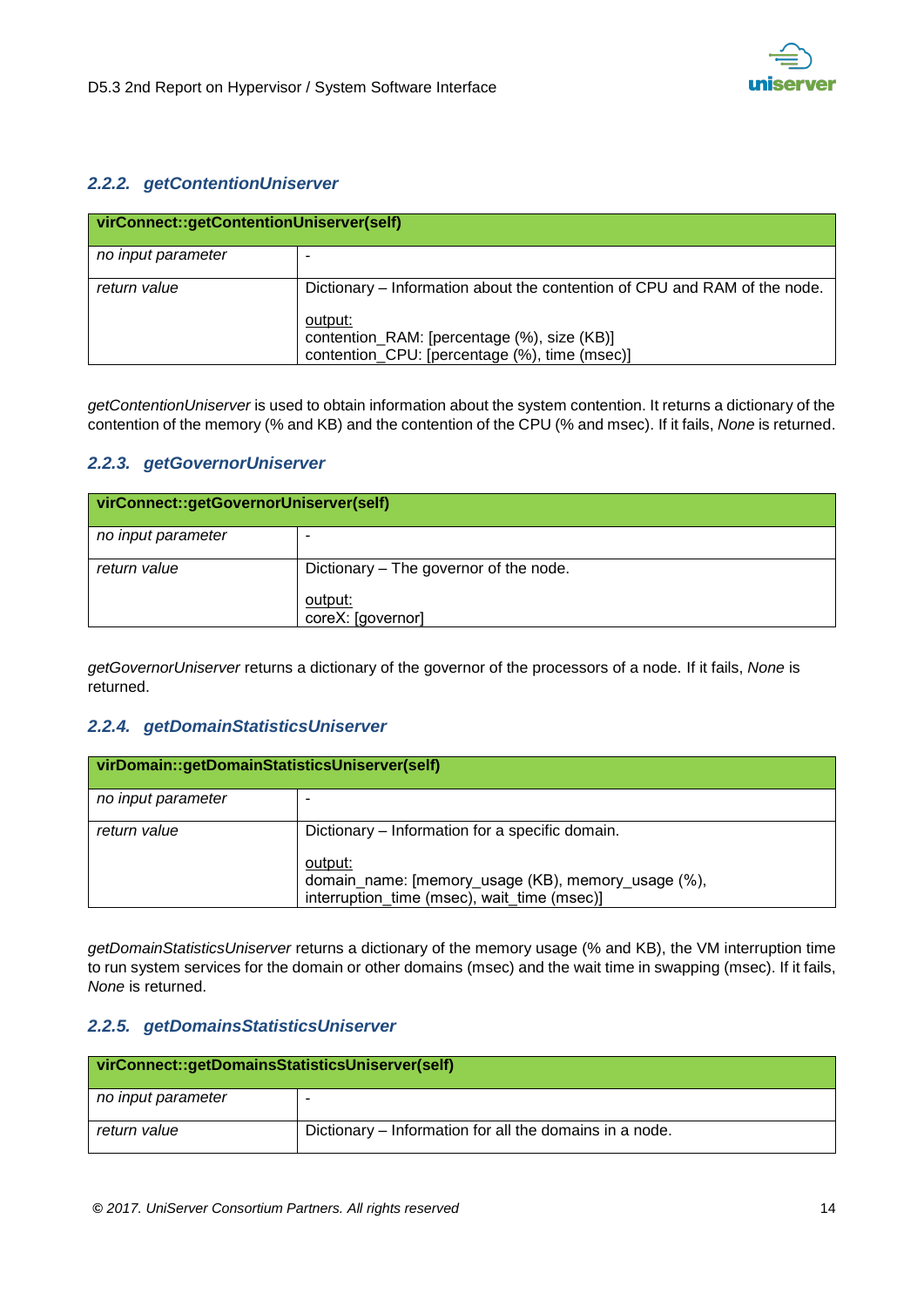

| output:                                            |
|----------------------------------------------------|
| domains: [domains number]                          |
| active domains: [active domains number]            |
| memory usage: [total memory usage of domains (KB)] |
| wait time: [average wait time of domains (msec)]   |

*getDomainsStatisticsUniserver* returns a dictionary of the number of the domains, the number of the active domains, the total memory usage (KB) and the average wait time in swapping of all domains (msec). If it fails, *None* is returned.

#### <span id="page-14-0"></span>*2.2.6. getPowerConsumptionUniserver*

| virConnect::getPowerConsumptionUniserver(self) |                                                                     |  |
|------------------------------------------------|---------------------------------------------------------------------|--|
| no input parameter                             |                                                                     |  |
| return value                                   | Dictionary – Information about the power consumption of the system. |  |
|                                                | output:<br>component: [power (Watt)]                                |  |

*getPowerConsumptionUniserver* is used to monitor the power consumption of the system. It returns a dictionary of the power consumption of the CPU (Watt) and the memory (Watt). If it fails, *None* is returned.

#### <span id="page-14-1"></span>*2.2.7. getTemperatureUniserver*

| virConnect::getTemperatureUniserver(self) |                                                                           |  |
|-------------------------------------------|---------------------------------------------------------------------------|--|
| no input parameter                        |                                                                           |  |
| return value                              | Dictionary – Information about the temperature of the system.             |  |
|                                           | output:<br>CPU: [temperature (Celcius)]<br>coreX: [temperature (Celcius)] |  |

*getTemperatureUniserver* is used to monitor the temperature of the system. It returns a dictionary of the temperature of the CPU and the cores (Celcius). If it fails, *None* is returned.

#### <span id="page-14-2"></span>*2.2.8. getErrorsUniserver*

| virConnect::getErrorsUniserver(self) |                                                                                                                                 |  |
|--------------------------------------|---------------------------------------------------------------------------------------------------------------------------------|--|
| no input parameter                   |                                                                                                                                 |  |
| return value                         | Dictionary – Information about the errors of the system.                                                                        |  |
|                                      | output:<br>component: [number of correctable, frequency of correctable,<br>number of uncorrectable, frequency of uncorrectable] |  |

*getErrorsUniserver* is used to monitor the errors of the system. It returns a dictionary of the number of the errors (UnCorrectable / Correctable) and the number of them for the last minute for different components of the system. If it fails, *None* is returned.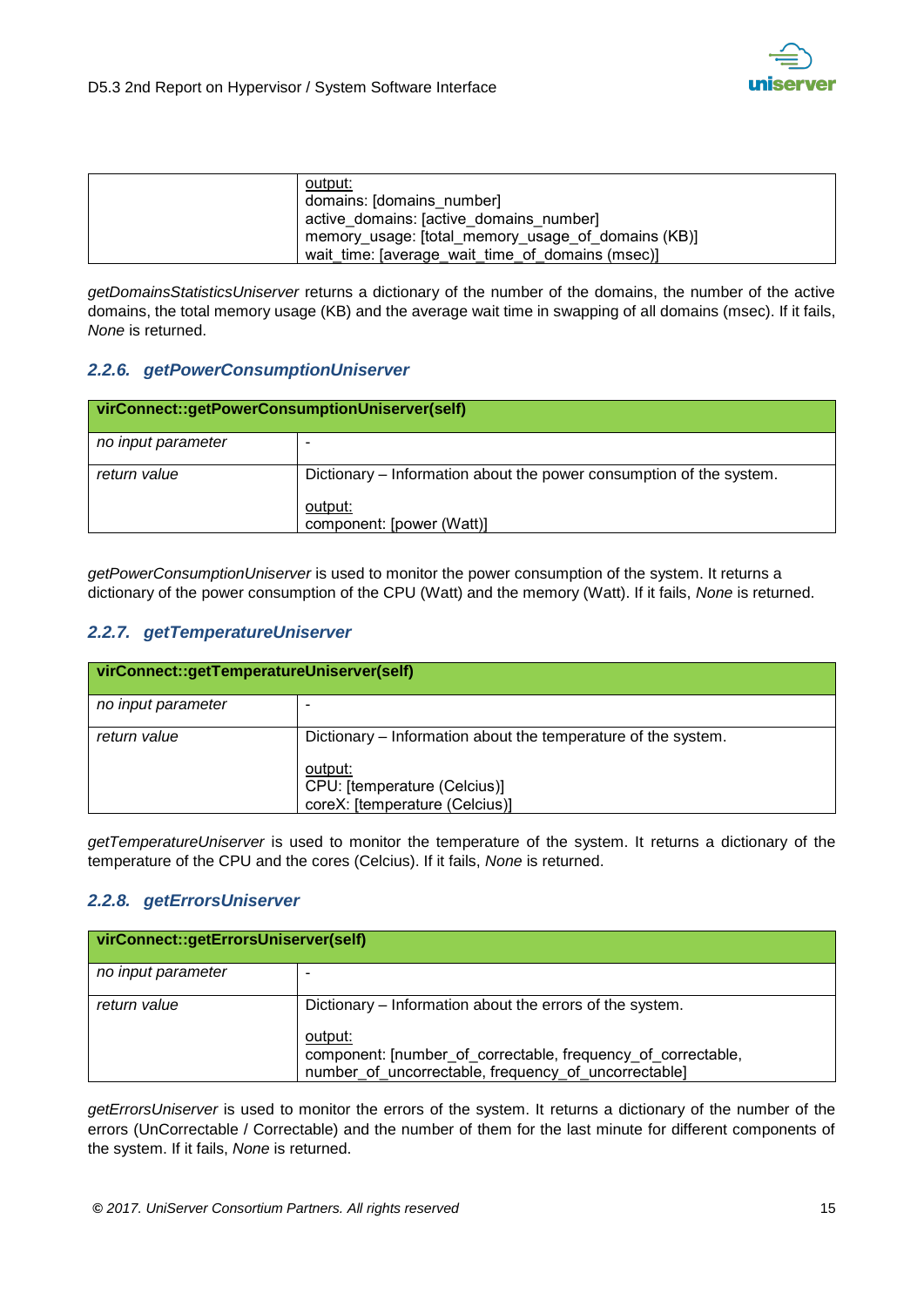

#### <span id="page-15-0"></span>*2.2.9. getModeCapabilityUniserver*

| virConnect::getModeCapabilityUniserver(self) |                                                                           |  |
|----------------------------------------------|---------------------------------------------------------------------------|--|
| no input parameter                           |                                                                           |  |
| return value                                 | Dictionary – Capability of each component to operate at extended margins. |  |
|                                              | 0 - not capable to operate at extended margins.                           |  |
|                                              | 1 - capable to operate at extended margins.                               |  |
|                                              | output:<br>component: [capability]                                        |  |

*getModeCapabillityUniserver* is used to show the capability of the CPU and the RAM to operate at extended margins. It returns a dictionary of the capability of each component. If it fails, *None* is returned.

#### <span id="page-15-1"></span>*2.2.10. getMCurrentModeUniserver*

| virConnect::getCurrentModeUniserver(self,VMsignature) |                                                                         |  |
|-------------------------------------------------------|-------------------------------------------------------------------------|--|
| <b>VMsignature</b>                                    | String – The VM signature.                                              |  |
|                                                       | ALLSYSTEM – a special string that requests a mode for the entire system |  |
| return value                                          | Dictionary – Per VM current mode of each component.                     |  |
|                                                       | 0 - nominal operating point.                                            |  |
|                                                       | $1$ – extended margins.                                                 |  |
|                                                       | output:<br>VMSignature: [CPU, RAM]                                      |  |

*getCurrentModeUniserver* is used to obtain the current mode for a node. It returns a dictionary of the mode of each VM for CPU and RAM. If it fails, *None* is returned.

#### <span id="page-15-2"></span>*2.2.11. setModeUniserver*

| virConnect::setModeUniserver(self, VMsignature, component, mode) |                                                                          |  |
|------------------------------------------------------------------|--------------------------------------------------------------------------|--|
| <b>VMsignature</b>                                               | String - The VM signature.                                               |  |
|                                                                  | ALLSYSTEM – a special string that requests a mode for the entire system. |  |
| component                                                        | Integer – The component to switch mode.                                  |  |
|                                                                  | $0 - CPU$                                                                |  |
|                                                                  | $1 - RAM$                                                                |  |
| Mode                                                             | Integer – The mode to request.                                           |  |
|                                                                  | 0 - nominal operating point                                              |  |
|                                                                  | $1$ – extended margins                                                   |  |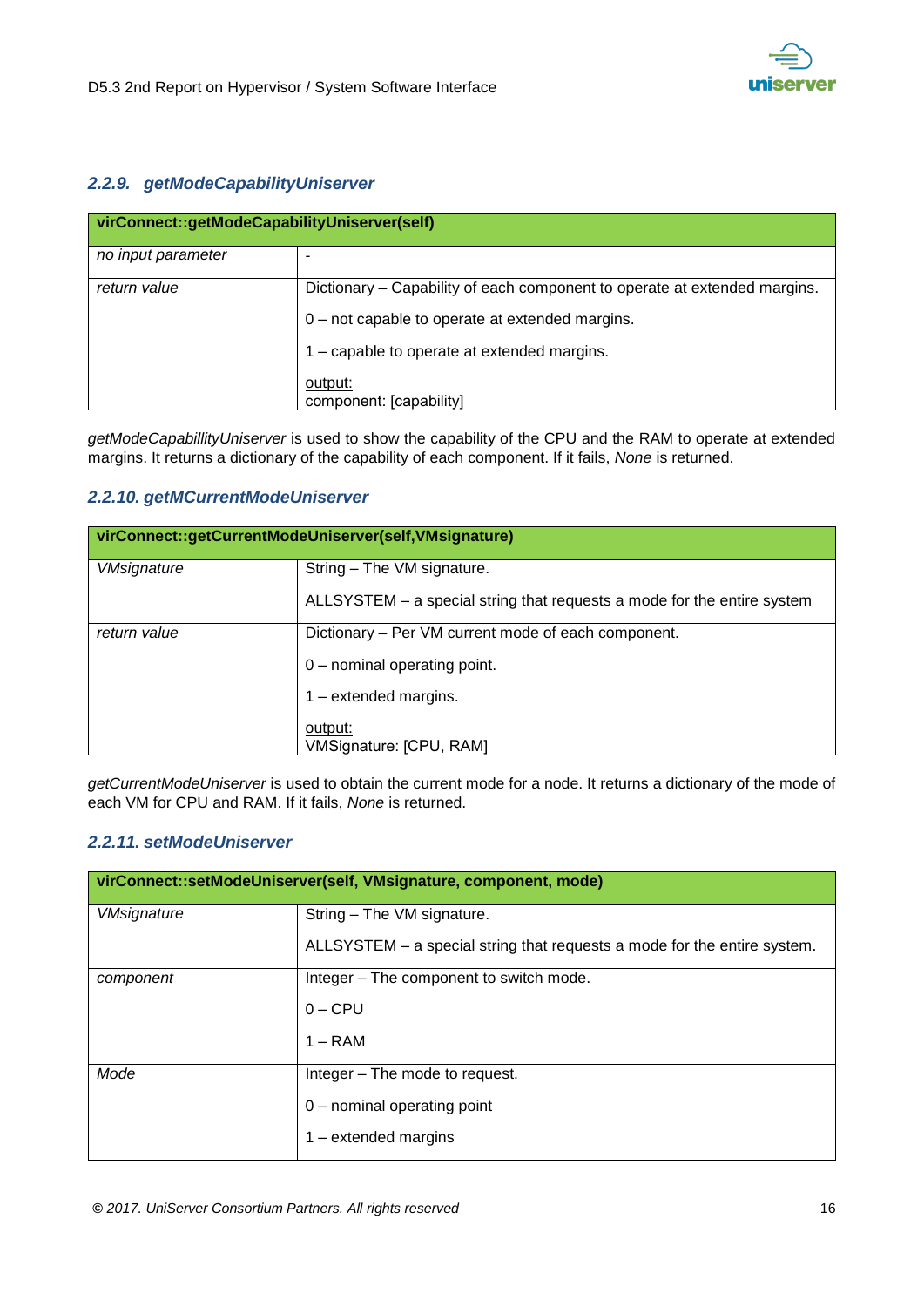

| return value | Integer - Result of the call. |  |
|--------------|-------------------------------|--|
|              | -1 – failure of the call      |  |
|              | $0 -$ success                 |  |

*setModeUniserver* is used to request for a mode for the CPU or the RAM for a specific VM for the entire system. It returns an integer of the result of the call.

#### <span id="page-16-0"></span>*2.2.12. getCPUStatisticsUniserver*

| virConnect::getCPUStatisticsUniserver(self) |                                                                                                                                                                                                        |  |
|---------------------------------------------|--------------------------------------------------------------------------------------------------------------------------------------------------------------------------------------------------------|--|
| no input parameter                          |                                                                                                                                                                                                        |  |
| return value                                | Dictionary – CPU information of the node.<br>output:<br>cores: [Number of cores]<br>coreX: [nominal_frequency (MHz), actual_frequency (MHz),<br>reserved capacity for throttling (%), utilization (%)] |  |

*getCPUStatisticsUniserver* is used to obtain information about the CPUs. If successful it returns a dictionary of the number of the CPUs, the maximum nominal frequency of each core (MHz), the actual frequency for each core (MHz), the reserved capacity reserved for throttling (%), and the utilization of each core (%). If it fails, *None* is returned.

#### <span id="page-16-1"></span>*2.2.13. getMemoryStatisticsUniserver*

| virConnect::getMemoryStatisticsUniserver(self) |                                              |  |
|------------------------------------------------|----------------------------------------------|--|
| no input parameter                             |                                              |  |
| return value                                   | Dictionary - Memory information of the node. |  |
|                                                | output:<br>total: [size (KB)]                |  |
|                                                | free: [size (KB), percentage (%)]            |  |
|                                                | cached: [size (KB), percentage (%)]          |  |
|                                                | swap: [size (KB)]                            |  |
|                                                | speed: [speed (MHz)]                         |  |

*getMemoryStatisticsUniserver* is used to obtain information about the memory of the host. If successful it returns a dictionary of the total memory size (KB), the available memory size (% and KB), the memory speed (MHz), the cached memory (% and KB) and the total memory swap space (KB). If it fails, *None* is returned.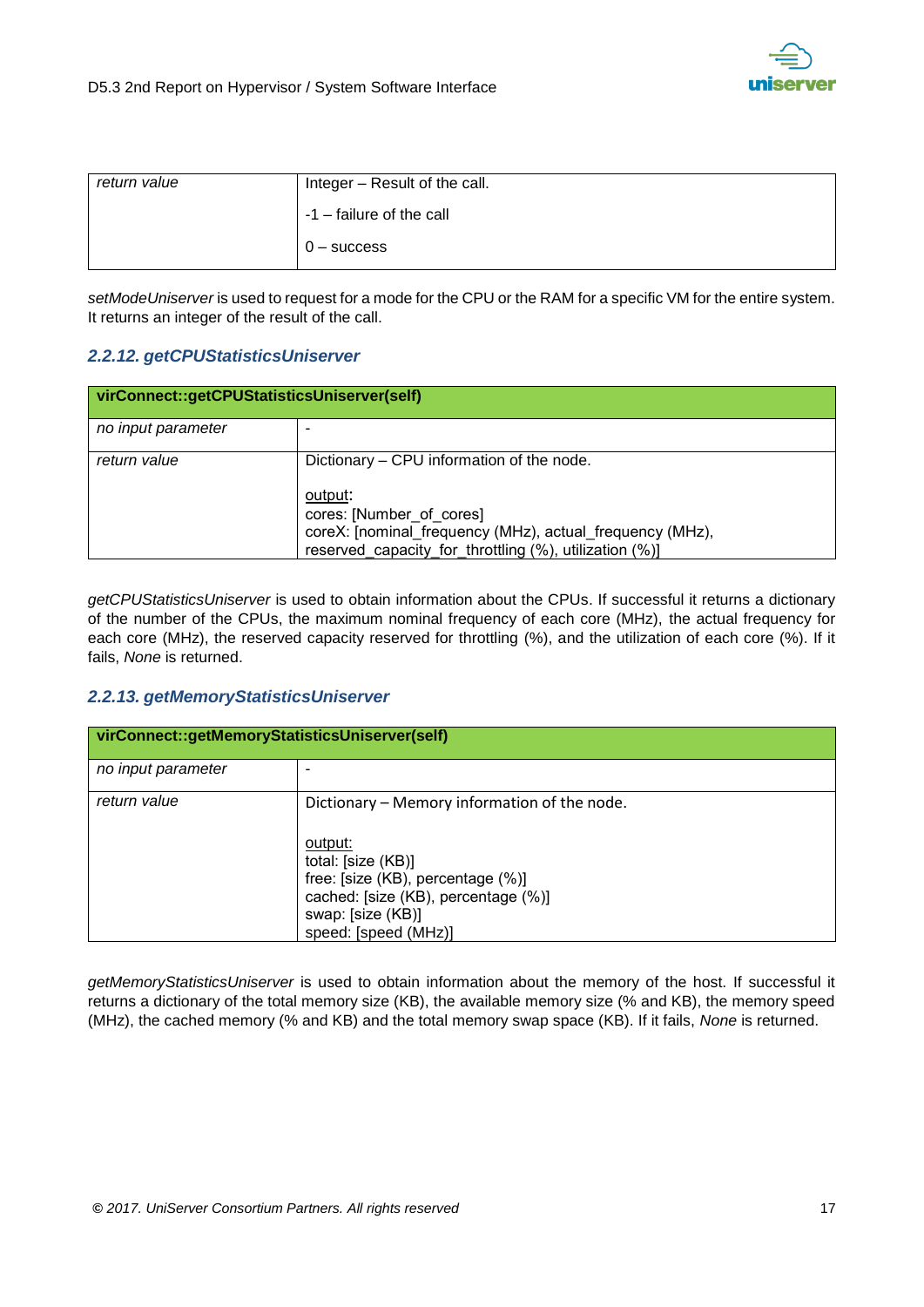

## <span id="page-17-0"></span>**3. System Software Interface between Hypervisor and HealthLog**

The purpose of the communication between hypervisor and HealthLog is for the former to provide the latter with higher level hints about failures and malfunctions that are detected/experienced at the level of hypervisor. These hints carry information about suspicious events happening in the system such as kernel warnings or kernel/application crashes that may result from operating at extended margins. This kind of information is complementary to the existing hardware events, and can be used to improve the intelligence of core mechanisms of the system, e.g., by predicting a next safe operational configuration and avoiding unsafe extended margins, or initiating proactive actions before system failure.

#### <span id="page-17-1"></span>**3.1. Overview**

The primary component of the interface between hypervisor and HealthLog is a new character device under the */dev* system directory. Hypervisor writes messages to that device whenever it detects some deviation from the expected/normal behaviour. This device is read-only from user-space (one-way communication) and allows only one reader (HealthLog) at any time. This is more a precautionary decision than a limitation in order to ensure that all messages are delivered to one recipient (typically, HealthLog).

There is also an optional component that gives write access to the device from user-space. This feature, apart from debugging, can be used from other monitoring tools (aside from hypervisor) in order to provide their own feedback/hints to HealthLog. This write-only endpoint uses the *sysfs* subsystem of the Linux kernel. [Figure 3](#page-17-2) shows the communication layout and connectivity between hypervisor and HealthLog.



<span id="page-17-2"></span>**Figure 3. Communication layout**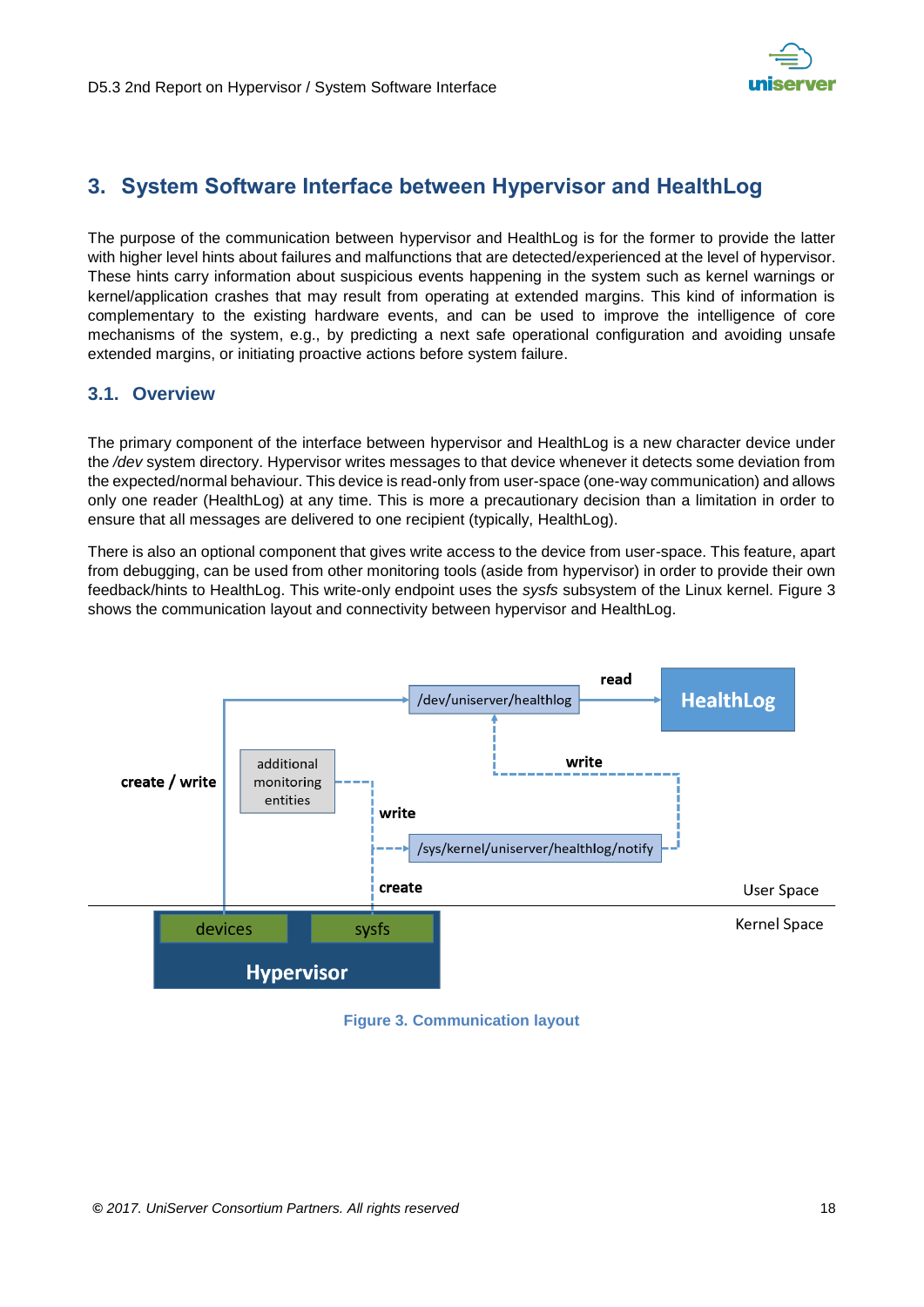

#### <span id="page-18-0"></span>**3.2. IPC Objects**

[Table 2](#page-18-2) shows the IPC objects used for the communication between hypervisor and HealthLog, and their attributes.

#### **Table 2. Hypervisor - HealthLog communication channels**

<span id="page-18-2"></span>

| <b>Component</b>                       | <b>Attributes</b> |                                    |
|----------------------------------------|-------------------|------------------------------------|
|                                        | kernel-space      | user-space                         |
| /dev/uniserver/healthlog               | Write-only, FIFO  | Read-only, single reader, FIFO     |
| /sys/kernel/uniserver/healthlog/notify |                   | Write-only, multiple writers, FIFO |

The maximum number of messages and length of each message is configured at build-time. As we do not expect many suspicious events when operating in just-right extended margins, and assuming that HealthLog monitors this communication channel for new messages often enough, the default capacity of the device is kept rather small. The maximum length of messages depends mostly on the size of practically useful information that HealthLog can reason about. [Table 3](#page-18-3) shows the current default values.

#### **Table 3. HealthLog device configuration (default values)**

<span id="page-18-3"></span>

| <b>Type</b> | <b>Symbol name</b> | <b>Value</b> |
|-------------|--------------------|--------------|
| Int         | MAX MSG            |              |
| Int         | MAX MSG SIZE       | 1024 bytes   |

#### <span id="page-18-1"></span>**3.3. Payloads / message Format**

The messages that are sent by hypervisor to HealthLog via this channel are in binary format, following the structure shown in [Table 4.](#page-18-4)

#### **Table 4. Message format**

<span id="page-18-4"></span>

| <b>Type</b> | <b>Symbolic name</b> | <b>Value: Description</b>                        |
|-------------|----------------------|--------------------------------------------------|
| uint $16$ t | HT ERROR TYPE        | int: HT SOFT ERROR KERNEL                        |
|             |                      | int: HT SOFT ERROR USER                          |
|             |                      | Unique HealthLogError identifiers                |
| uint16 t    | HT SOFTWARE EVENT ID | int: SE CRASH                                    |
|             |                      | int: SE WARN                                     |
|             |                      | int: SE ILLEGAL INSTR                            |
|             |                      | int: SE CPU STALL                                |
|             |                      | int: SE OTHER                                    |
|             |                      | Unique software event identifiers                |
| uint16 t    | RAW DATA SIZE        | The actual size of additional data that may      |
|             |                      | follow for each specific type of reported error. |
|             |                      | The limit is MAX MSG SIZE -                      |
|             |                      | 3*sizeof(uint16_t). The current default value is |
|             |                      | 0, but it can be easily changed to support       |
|             |                      | extended information exchanges.                  |
| char *      | RAW DATA             | The additional type-specific data.               |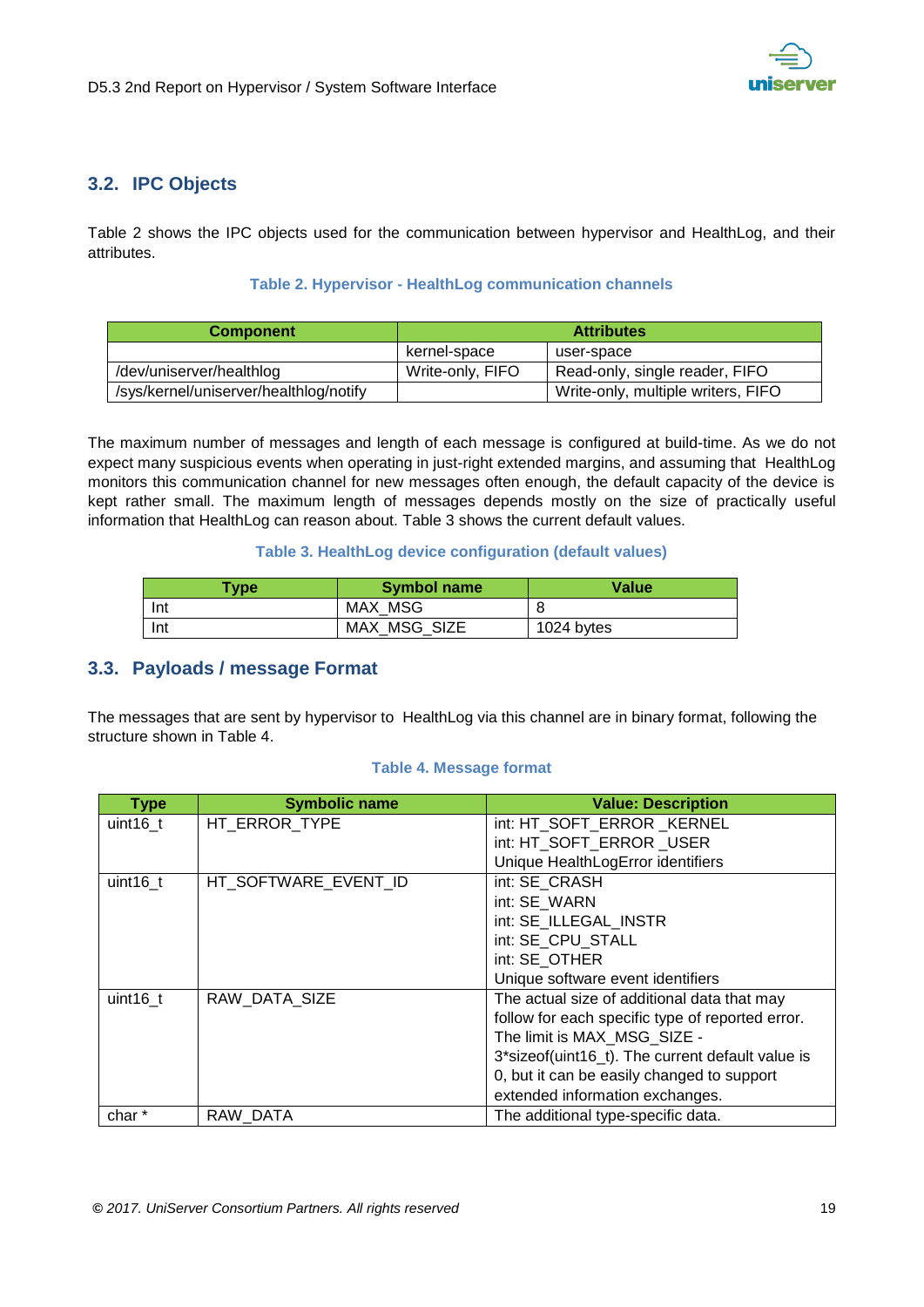

## <span id="page-19-0"></span>**4. System Software Interface between Hypervisor and Predictor**

This section defines the communication interface and protocol between hypervisor and Predictor. Predictor is responsible for providing hypervisor with online system configurations based on hypervisor requests. These requests can be done when hypervisor seeks opportunities to change the profile of the system to be either more performance- or energy-efficient driven or when hypervisor needs extra confirmation whether the system under some circumstances stays into the zone of safe operating margins.

#### <span id="page-19-1"></span>**4.1. Overview of Hypervisor-Predictor API**

The interface is designed to support a strictly sequential interaction: (i) hypervisor sends/writes the request, (ii) Predictor waits until a request is available, and then receives/reads the request, and finally (iii) Predictor sends/writes the response. In order to proceed with the next interaction, the previous one must be fully completed. In other words, hypervisor cannot issue the next request before having received the reply for the previous request. Any other usage may lead to undefined behavior.

To facilitate the communication, hypervisor employs *sysfs* capabilities of Linux Kernel. Specifically, *sysfs* is a pseudo file system that exposes various kernel subsystems to the user space through virtual files.



#### **Figure 4: Hypervisor – Predictor communication overview**

<span id="page-19-3"></span>As shown in Figure 4, there are two dedicated virtual files for communication between hypervisor and Predictor. The first virtual file (*/sys/kernel/uniserver/predictor/command*) acts as a trigger which informs Predictor through the poll system call that there are available requests from hypervisor. Afterwards Predictor is responsible for reading this file and servicing the hypervisor requests. The second virtual file (*/sys/kernel/uniserver/predictor/result*) is the buffer where Predictor writes the corresponding response/results for the last request received. A detailed presentation of the formatting and the payloads for each request is given in the sequel.

#### <span id="page-19-2"></span>**4.2. IPC Objects and Primitives**

[Table](#page-20-1) 5 summarizes the IPC objects and primitives/operations used for communication between hypervisor and Predictor. Below, we describe each primitive in more detail with respective payloads.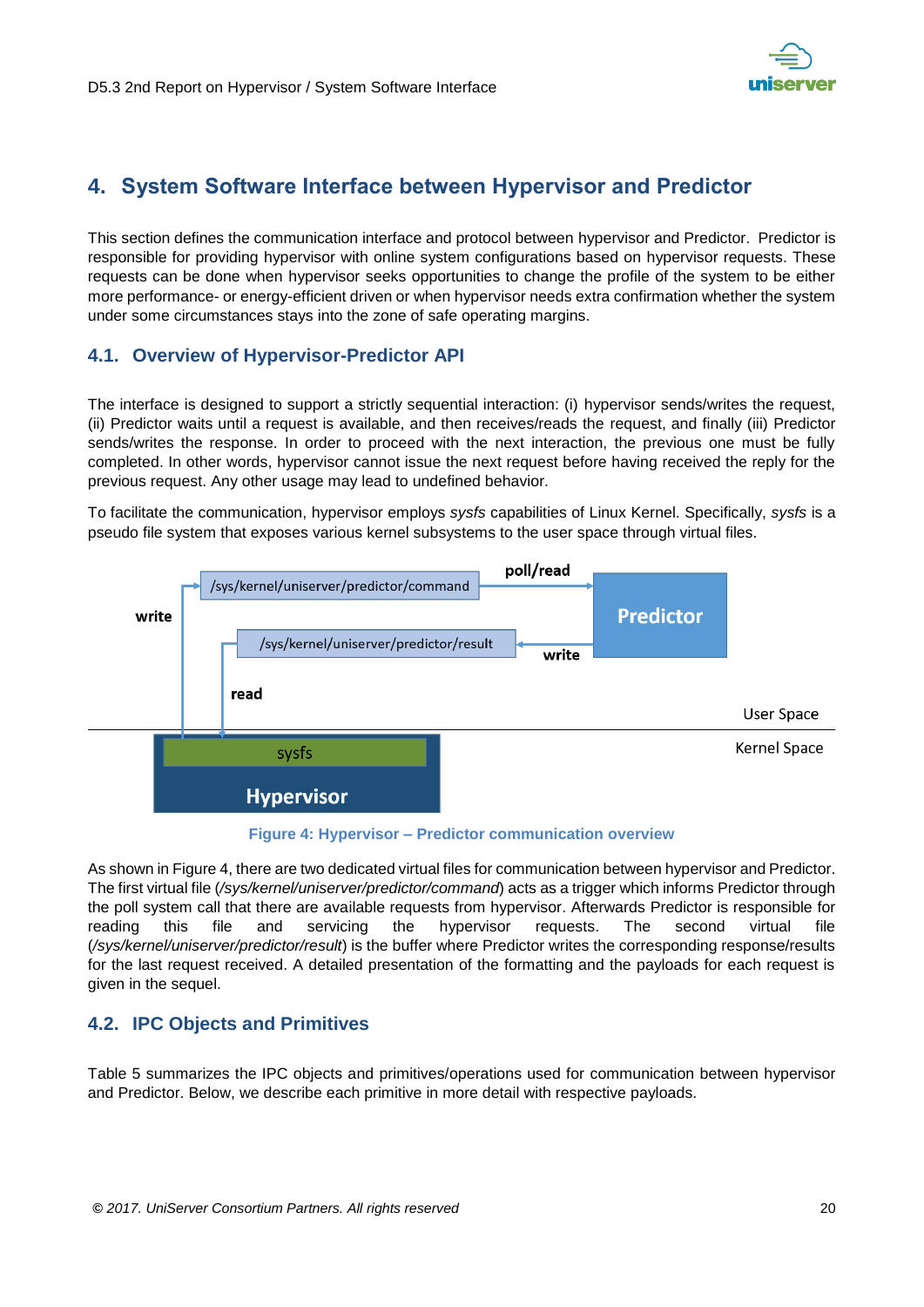

#### **Table 5. Primitives of the Predictor-hypervisor API.**

<span id="page-20-1"></span>

| <b>Primitive</b>                             | <b>Brief Description</b>                                                                                              |
|----------------------------------------------|-----------------------------------------------------------------------------------------------------------------------|
| Poll /sys/kernel/uniserver/predictor/command | When poll succeeds this means there are pending<br>requests by hypervisor for Predictor.                              |
| Read /sys/kernel/uniserver/predictor/command | After a successful poll, the Predictor needs to read<br>the file so it can get the request details from<br>hypervisor |
| Write /sys/kernel/uniserver/predictor/result | The Predictor must write the results of a hypervisor<br>request in this file.                                         |

#### <span id="page-20-0"></span>**4.3. Payloads / message Format**

Hypervisor requests information and Predictor replies are sent as ASCII-formatted messages (strings). If hypervisor decides to retrain the system through stress tests, it notifies the Predictor by issuing a special oneway notification message.

The individual values for each message field are delimited by a single space character. In Tables Table 6, Table 7, Table 8, Table 9 and Table 10, we report the intended/interpreted values of each message field.

#### **Table 6. Hypervisor request: Predictor systems settings**

<span id="page-20-2"></span>

| <b>Name</b>           | <b>Value Type</b> | <b>Optional</b> | <b>Comment</b>                 |
|-----------------------|-------------------|-----------------|--------------------------------|
| Request Type          | Int               | No              |                                |
| <b>PSDC</b>           | Int               | <b>No</b>       | Fix decimal points: 2          |
| PAppCrash             | Int               | No              | Fix decimal points: 2          |
| PSysCrash             | Int               | No              | Fix decimal points: 2          |
| Cores Frequency*      | int[]             | No              | Multiple values vector, in kHz |
| <b>DRAM Frequency</b> | Int               | <b>No</b>       | In kHz                         |
| SoC Frequency         | Int               | No              | In kHz                         |

\*The size of this array/sequence is equal to the number of cores available in the system. It is assumed that both hypervisor and Predictor are aware and use the same/correct value for this.

#### **Table 7. Predictor response to system settings**

<span id="page-20-3"></span>

| <b>Name</b>              | <b>Value Type</b> | <b>Optional</b> | <b>Comment</b> |
|--------------------------|-------------------|-----------------|----------------|
| Core Voltage             | Int               | No              | In $mV$        |
| Soc Voltage              | Int               | No              | In $mV$        |
| DRAM Voltage*            | int[]             | No              | In $mV$        |
| <b>DRAM Refresh Rate</b> | Int               | No              | In us          |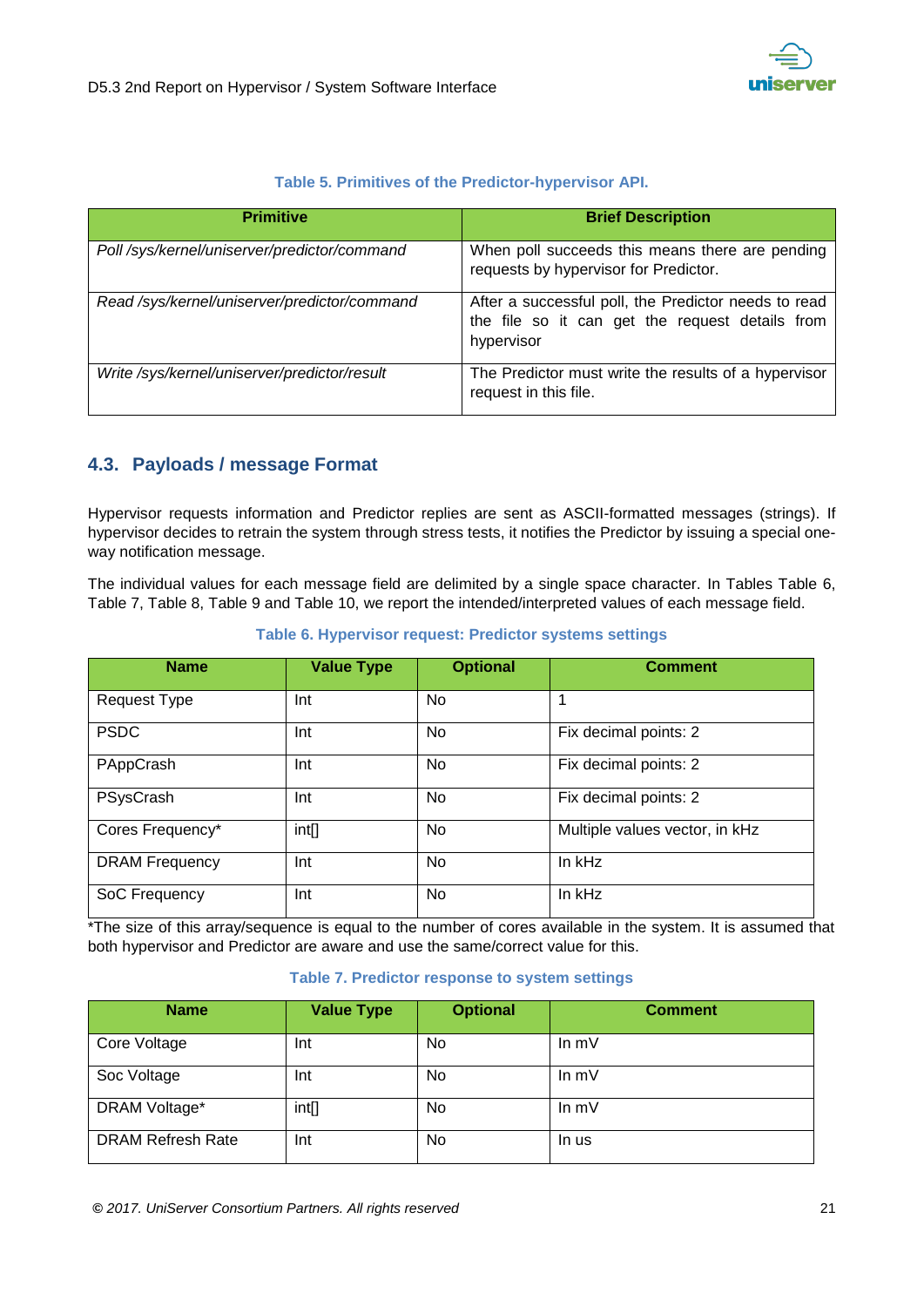

\* The size of this array/sequence is equal to the number of DIMMs available in the system. It is assumed that both hypervisor and Predictor are aware and use the same/correct value for this.

#### **Table 8. Hypervisor request: Is systems settings safe?**

<span id="page-21-0"></span>

| <b>Name</b>            | <b>Value Type</b> | <b>Optional</b> | <b>Comment</b>                 |
|------------------------|-------------------|-----------------|--------------------------------|
| Request Type           | Int               | No.             | າ                              |
| <b>Cores Frequency</b> | int[]             | No              | Multiple values vector, in KHz |
| <b>DRAM Frequency</b>  | Int               | No.             | In KHz                         |
| SoC Frequency          | Int               | No              | In KHz                         |

#### **Table 9. Predictor response to safe or not**

<span id="page-21-1"></span>

| <b>Name</b> | <b>Value Type</b> | <b>Optional</b> | <b>Comment</b> |
|-------------|-------------------|-----------------|----------------|
| Answer      | <b>Boolean</b>    | No              | 1 or 0         |

#### **Table 10. Hypervisor request: retrain the system with stress tests**

<span id="page-21-2"></span>

| <b>Name</b> | <b>Value Type</b> | <b>Optional</b> | <b>Comment</b> |
|-------------|-------------------|-----------------|----------------|
| Query Type  | Int               | No              | v              |

The Predictor does not respond to this special request (this is a one-way notification).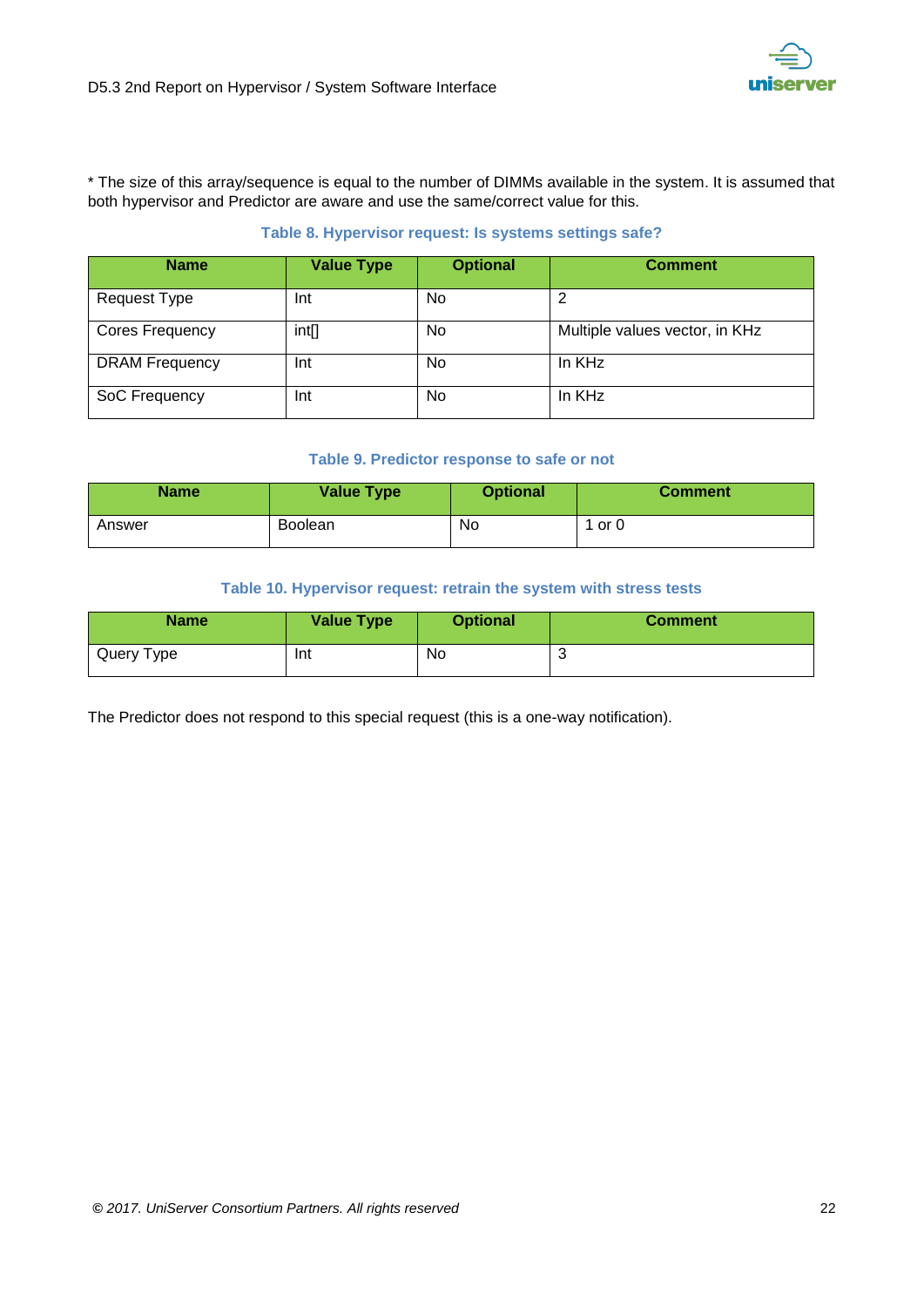

## <span id="page-22-0"></span>**5. Conclusion**

The UniServer project attempts to reduce hardware safety margins by utilizing representative stress cases, constant hardware monitoring and predictive mechanisms within commercial servers. The complete system stack approach includes a modified error-resilient hypervisor and a cloud resource management software all being ported on a state of-the-art ARMv8 based microserver.

In this report, we present the overall system software stack of the UniServer ecosystem and interfaces across the different layers. We discuss in detail the implemented API for facilitating the communication of the required information between different layers, i.e. Libvirt, OpenStack, Predictor and HealthLog daemons. Finally, we introduce reliability levels controlled by OpenStack to relax specific hardware settings on a specific node which makes it possible to gain power savings.

The introduced API can facilitate the utilization of the UniServer modules on any state of the art server facilitating the deployment on classical centralized and de-centralized datacenters or individual nodes.